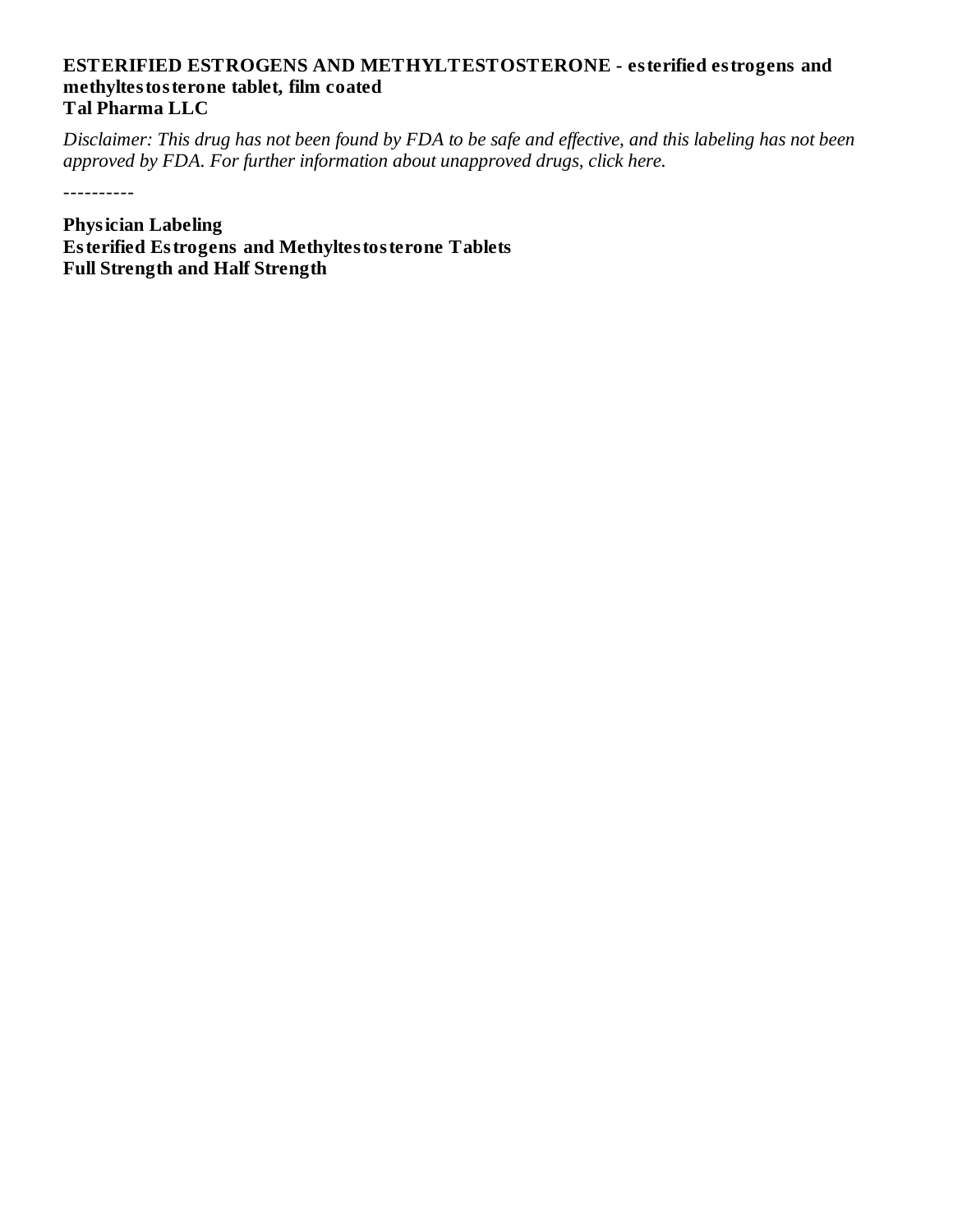#### **WARNINGS**

#### **1. ESTROGENS HAVE BEEN REPORTED TO INCREASE THE RISK OF ENDOMETRIAL CARCINOMA.**

Three independent case control studies have reported an increased risk of endometrial cancer in postmenopausal women exposed to exogenous estrogens for prolonged periods.<sup>1-3</sup> This risk was independent of the other known risk factors for endometrial cancer. These studies are further supported by the finding that incidence rates of endometrial cancer have increased sharply since 1969 in eight different areas of the United States with population-based cancer reporting systems, an increase which may be related to the rapidly expanding use of estrogens during the last decade. 4

The three case control studies reported that the risk of endometrial cancer in estrogen users was about 4.5 to 13.9 times greater than in nonusers. The risk appears to depend on both duration of treatment<sup>1</sup> and on estrogen dose.<sup>4</sup> In view of these findings, when estrogens are used for the treatment of menopausal symptoms, the lowest dose that will control symptoms should be utilized and medication should be discontinued as soon as possible. When prolonged treatment is medically indicated, the patient should be reassessed on at least a semiannual basis to determine the need for continued therapy. Although the evidence must be considered preliminary, one study suggests that cyclic administration of low doses of estrogen may carry less risk than continuous administration, $3$  it therefore appears prudent to utilize such a regimen.

Close clinical surveillance of all women taking estrogens is important. In all cases of undiagnosed persistent or recurring abnormal vaginal bleeding, adequate diagnostic measures should be undertaken to rule out malignancy.

There is no evidence at present that "natural" estrogens are more or less hazardous than "synthetic" estrogens at equiestrogenic doses.

# **2. ESTROGENS SHOULD NOT BE USED DURING PREGNANCY.**

The use of female sex hormones, both estrogens and progestogens, during early pregnancy may seriously damage the offspring. It has been shown that females exposed in utero to diethylstilbestrol, a non-steriodal estrogen, have an increased risk of developing in later life a form of vaginal or cervical cancer that is ordinarily extremely rare.<sup>5,6</sup> This risk has been estimated as not greater than 4 per 1000 exposures.<sup>7</sup> Furthermore, a high percentage of such exposed women (from 30 to 90 percent) have been found to have vaginal adenosis,  $8-12$  epithelial changes of the vagina and cervix. Although these changes are histologically benign, it is not known whether they are precursors of malignancy. Although similar data are not available with the use of other estrogens, it cannot be presumed they would not induce similar changes.

Several reports suggest an association between intrauterine exposure to female sex hormones and congenital anomalies, including congenital heart defects and limb reduction defects.  $13-16$  One case control study<sup>16</sup> estimated a 4.7 fold increased risk of limb reduction defects in infants exposed in utero to sex hormones (oral contraceptives, hormone withdrawal tests for pregnancy, or attempted treatment for threatened abortion). Some of these exposures were very short and involved only a few days of treatment. The data suggest that the risk of limb reduction defects in exposed fetuses is somewhat less than 1 per 1000.

In the past, female sex hormones have been used during pregnancy in an attempt to treat threatened or habitual abortion. There is considerable evidence that estrogens are ineffective for these indications, and there is no evidence from well controlled studies that progesterones are effective for these uses.

IF ESTERIFIED ESTROGENS AND METHYLTESTOSTERONE TABLETS is used during pregnancy, or if the patient becomes pregnant while taking this drug, she should be apprised of the potential risks to the fetus, and the advisability of pregnancy continuation.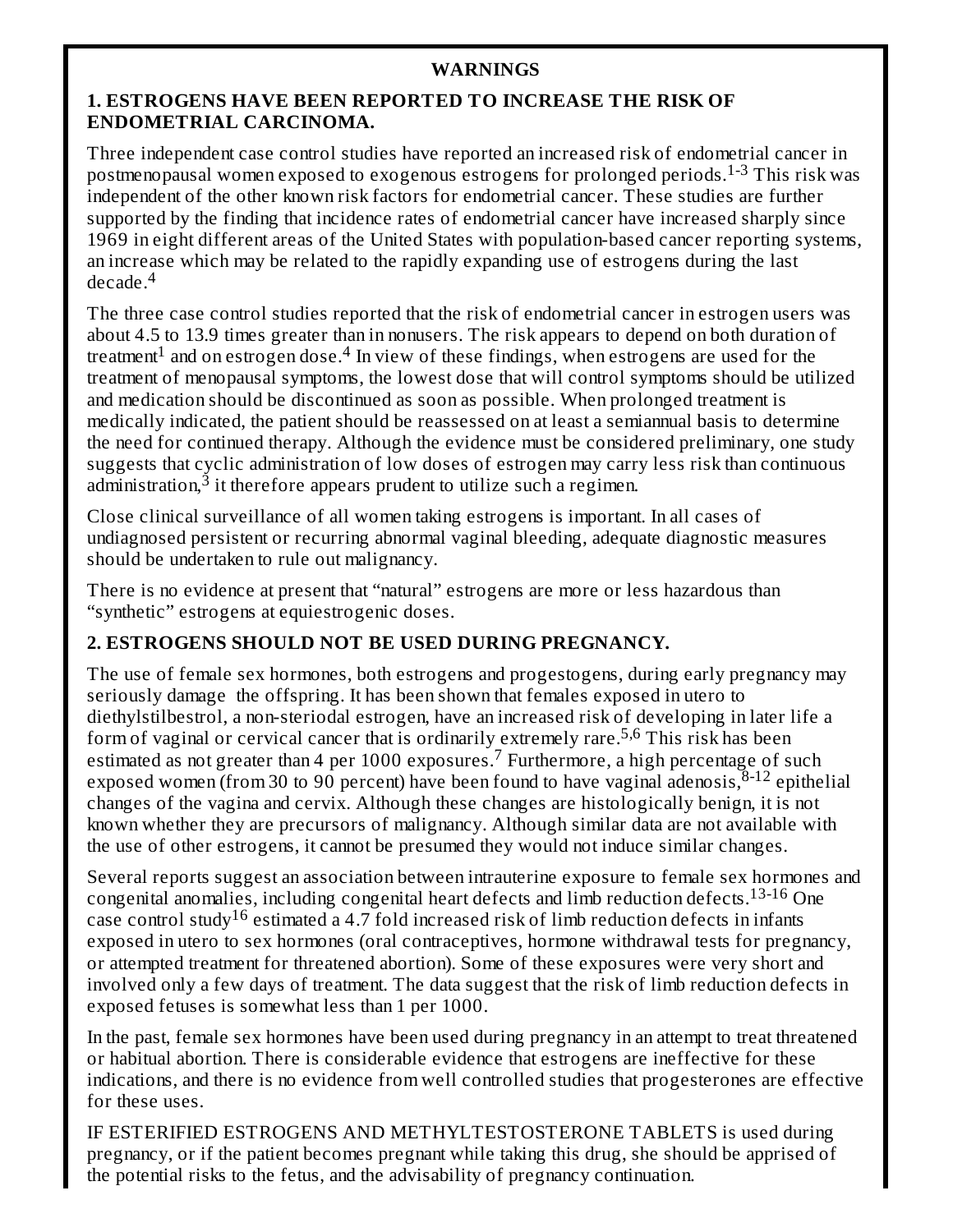# **3. CARDIOVASCULAR AND OTHER RISKS.**

ESTERIFIED ESTROGENS AND METHYLTESTOSTERONE TABLETS do not contain a progestin. ESTERIFIED ESTROGENS AND METHYLTESTOSTERONE TABLETS are an Estrogen/Androgen product. Estrogens with or without progestins should not be used for the prevention of cardiovascular disease. The Women's Health Initiative (WHI) study reported increased risks of myocardial infarction, stroke, invasive breast cancer, pulmonary emboli, and deep vein thrombosis in postmenopausal women during 5 years of treatment with conjugated equine estrogens (CE 0.625 mg) combined with medroxyprogesterone acetate (MPA 2.5 mg) relative to placebo (**See CLINICAL PHARMACOLOGY,** *Clinical Studies*). Other doses of conjugated estrogens with medroxyprogesterone and other combinations of estrogens and progestins were not studied in the WHI and, in the absence of comparable data, these risks should be assumed to be similar. Because of these risks, estrogens with or without progestins should be prescribed at the lowest effective doses and for the shortest duration consistent with treatment goals and risks for the individual woman.

# **DESCRIPTION**

ESTERIFIED ESTROGENS AND METHYLTESTOSTERONE TABLETS Full Strength: Each light green, capsule shaped, film-coated oral tablet contains: 1.25 mg of Esterified Estrogens, USP and 2.5 mg of Methyltestosterone, USP.

ESTERIFIED ESTROGENS AND METHYLTESTOSTERONE TABLETS Half-Strength: Each light blue, capsule shaped, film-coated oral tablet contains: 0.625 mg of Esterified Estrogens, USP and 1.25 mg of Methyltestosterone, USP.

# **Esterified Estrogens**

Esterified Estrogens, USP is a mixture of the sodium salts of the sulfate esters of the estrogenic substances, principally estrone, that are of the type excreted by pregnant mares. Esterified Estrogens contain not less than 75.0 percent and not more than 85.0 percent of sodium estrone sulfate, and not less than 6.0 percent and not more than 15.0 percent of sodium equilin sulfate, in such proportion that the total of these two components is not less than 90.0 percent.

# **Category: Estrogens**

# **Methyltestosterone**

Methyltestosterone, USP is an androgen. Androgens are derivatives of cyclopentanoperhydrophenanthrene. Endogenous androgens are C-19 steroids with a side chain at C-17, and with two angular methyl groups. Testosterone is the primary endogenous androgen. Fluoxymesterone and methyltestosterone are synthetic derivatives of testosterone.

Methyltestosterone is a white to light yellow crystalline substance that is virtually insoluble in water but soluble in organic solvents. It is stable in air but decomposes in light.

Methyltestosterone structural formula: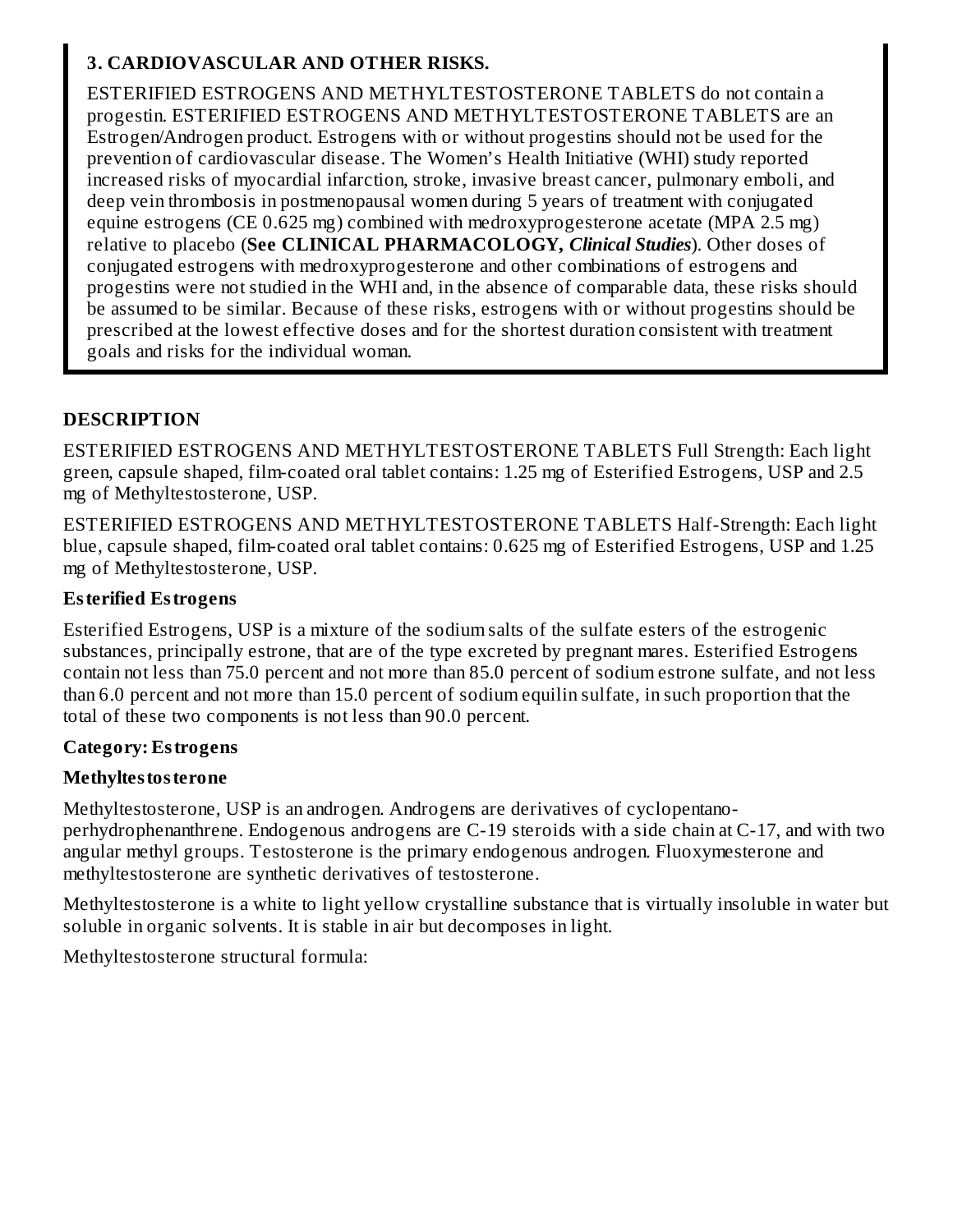

**C H O 302.4 6 Androst-4 -en-3-one, 17-hydroxy-17-methyl-,(17β)-. Categ ory: Androg en. 20 30 2**

ESTERIFIED ESTROGENS AND METHYLTESTOSTERONE TABLETS Full Strength and Half Strength contain the following inactive ingredients: lactose, magnesium stearate, microcrystalline cellulose, titanium dioxide, and other minor ingredients.

ESTERIFIED ESTROGENS AND METHYLTESTOSTERONE TABLETS Full Strength also contain: FD&C Blue No. 1 and D&C Yellow No. 10 and PEG.

# **CLINICAL PHARMACOLOGY**

**Estrogens:** Estrogens are important in the development and maintenance of the female reproductive system and secondary sex characteristics. They promote growth and development of the vagina, uterus, and fallopian tubes, and enlargement of the breasts. Indirectly, they contribute to the shaping of the skeleton, maintenance of tone and elasticity of urogenital structures, changes in the epiphyses of the long bones that allow for the pubertal growth spurt and its termination, growth of axillary and pubic hair, and pigmentation of the nipples and genitals. Decline of estrogenic activity at the end of the menstrual cycle can bring on menstruation, although the cessation of progesterone secretion is the most important factor in the mature ovulatory cycle. However, in the preovulatory or nonovulatory cycle, estrogen is the primary determinant in the onset of menstruation. Estrogens also affect the release of pituitary gonadotropins. The pharmacologic effects of esterified estrogens are similar to those of endogeneous estrogens. They are soluble in water and are well absorbed from the gastrointestinal tract.

In responsive tissues (female genital organs, breasts, hypothalamus, pituitary) estrogens enter the cell and are transported into the nucleus. As a result of estrogen action, specific RNA and protein synthesis occurs.

### *Estrogen Pharmacokinetics*

Metabolism and inactivation occur primarily in the liver. Some estrogens are excreted into the bile; however they are reabsorbed from the intestine and returned to the liver through the portal venous system. Water soluble esterified estrogens are strongly acidic and are ionized in body fluids, which favor excretion through the kidneys since tubular reabsorption is minimal.

**Androgens:** Endogenous androgens are responsible for the normal growth and development of the male sex organs and for maintenance of secondary sex characteristics. These effects include the growth and maturation of prostate, seminal vesicles, penis, and scrotum; the development of male hair distribution, such as beard, pubic, chest and axillary hair, laryngeal enlargement, vocal cord thickening, alterations in body musculature, and fat distribution. Drugs in this class also cause retention of nitrogen, sodium,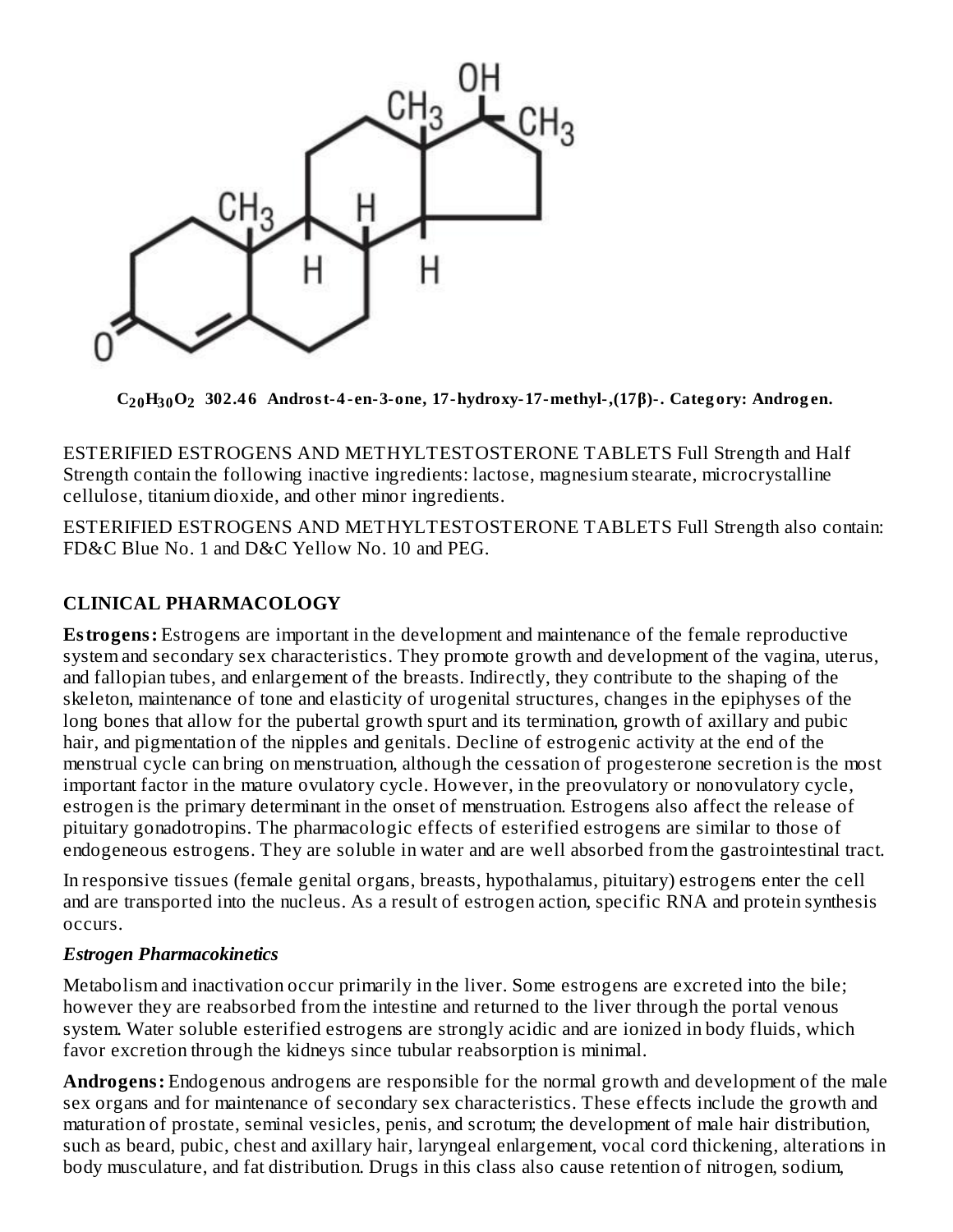potassium, phosphorus, and decreased urinary excretion of calcium. Androgens have been reported to increase protein anabolism and decrease protein catabolism. Nitrogen balance is improved only when there is sufficient intake of calories and protein. Androgens are responsible for the growth spurt of adolescence and for the eventual termination of linear growth centers. In children, exogenous androgens accelerate linear growth rates, but may cause a disproportionate advancement in bone maturation. Use over long periods may result in fusion of the epiphyseal growth centers and termination of growth process. Androgens have been reported to stimulate the production of red blood cells by enhancing the production of erythropoietic stimulating factor.

### *Androgen Pharmacokinetics*

Testosterone given orally is metabolized by the gut and 44 percent is cleared by the liver in the first pass. Oral doses as high as 400 mg per day are needed to achieve clinically effective blood levels for full replacement therapy. The synthetic androgens (methyltestosterone and fluoxymesterone) are less extensively metabolized by the liver and have longer half-lives. They are more suitable than testosterone for oral administration.

Testosterone in plasma is 98 percent bound to a specific testosterone-estradiol binding globulin, and about 2 percent is free. Generally, the amount of this sex-hormone binding globulin in the plasma will determine the distribution of testosterone between free and bound forms, and the free testosterone concentration will determine its half-life.

About 90 percent of a dose of testosterone is excreted in the urine as glucuronic and sulfuric acid conjugates of testosterone and its metabolites; about 6 percent of a dose is excreted in the feces, mostly in the unconjugated form. Inactivation of testosterone occurs primarily in the liver. Testosterone is metabolized to various 17-keto steroids through two different pathways. There are considerable variations of the half-life of testosterone as reported in the literature, ranging from 10 to 100 minutes.

In many tissues the activity of testosterone appears to depend on reduction to dihydrotestosterone, which binds to cytosol receptor proteins. The steroid-receptor complex is transported to the nucleus where it initiates transcription events and cellular changes related to androgen action.

# **INDICATIONS AND USAGE**

ESTERIFIED ESTROGENS AND METHYLTESTOSTERONE TABLETS Full Strength and Half Strength are indicated in the treatment of: Moderate to severe *vasomotor* symptoms associated with the menopause in those patients not improved by estrogens alone. (There is no evidence that estrogens are effective for nervous symptoms or depression without associated vasomotor symptoms, and they should not be used to treat such conditions.)

ESTERIFIED ESTROGENS AND METHYLTESTOSTERONE TABLETS Full Strength and Half Strength HAVE NOT BEEN SHOWN TO BE EFFECTIVE FOR ANY PURPOSE DURING PREGNANCY AND ITS USE MAY CAUSE SEVERE HARM TO THE FETUS (**SEE BOXED WARNING**).

# **CONTRAINDICATIONS**

Estrogens should not be used in women with any of the following conditions:

- 1. Known or suspected cancer of the breast except in appropriately selected patients being treated for metastatic disease.
- 2. Known or suspected estrogen-dependent neoplasia.
- 3. Known or suspected pregnancy (**See Boxed Warning**).
- 4. Undiagnosed abnormal genital bleeding.
- 5. Active thrombophlebitis or thromboembolic disorders.
- 6. A past history of thrombophlebitis, thrombosis, or thromboembolic disorders associated with previous estrogen use (except when in treatment of breast malignancy).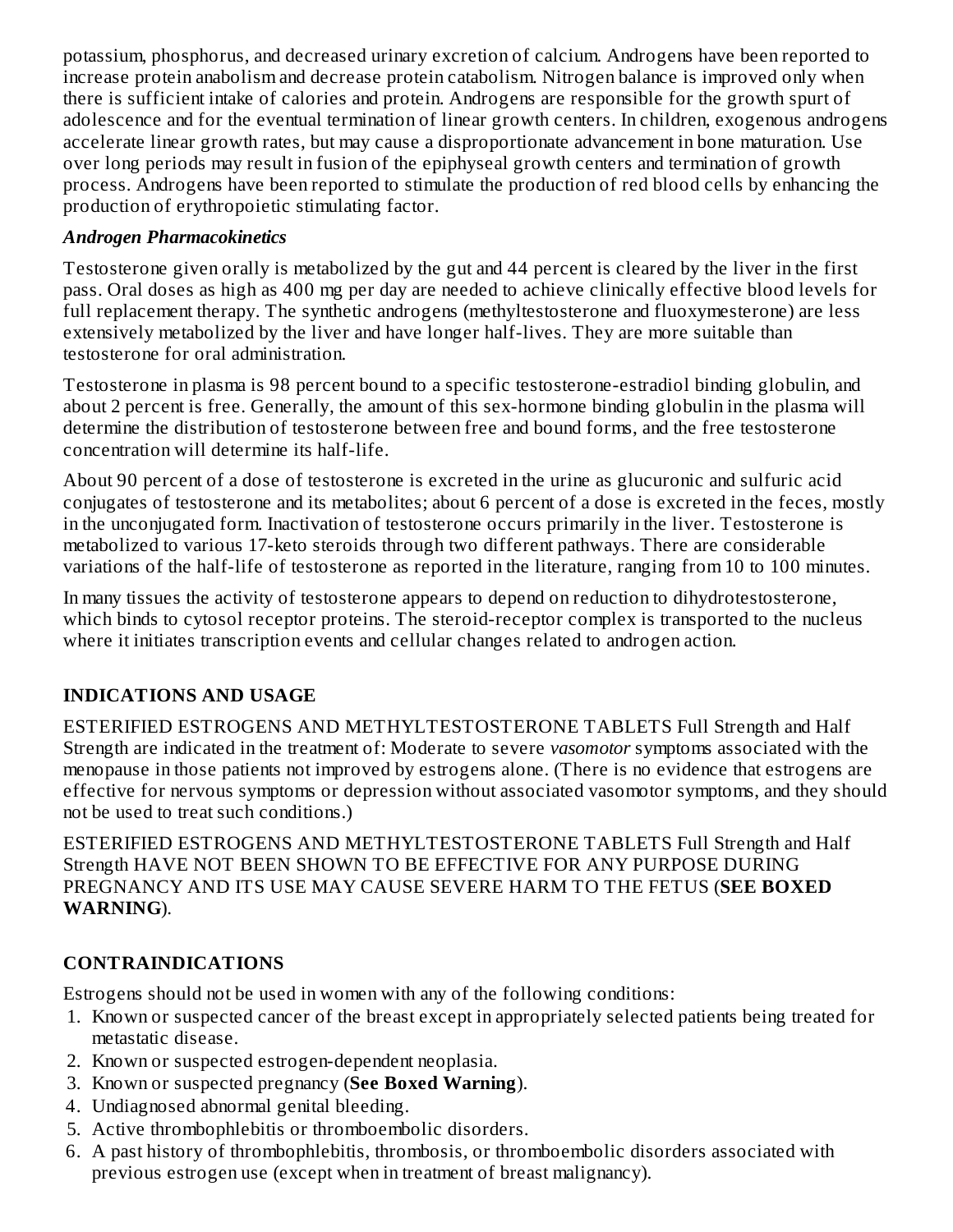Methyltestosterone should not be used in:

- 1. The presence of severe liver damage.
- 2. Pregnancy and in breast-feeding mothers because of the possibility of masculinization of the female fetus or breast-fed infant.

# **WARNINGS**

# **(See BOXED WARNINGS.)**

# **Associated with Estrogens**

- 1. *Breast Cancer* **(See BOXED WARNINGS).**
- 2. *Induction of malignant neoplasms:* Long term continuous administration of natural and synthetic estrogens in certain animal species increases this frequency of carcinomas of the breast, cervix, vagina, and liver. There is now evidence that estrogens increase the risk of carcinoma of the endometrium in humans (**See Boxed Warning**).

At the present time there is no satisfactory evidence that estrogens given to postmenopausal women increase the risk of cancer of the breast,  $^{18}$  although a recent long-term follow-up of a single physician's practice has raised this possibility.<sup>18</sup> Because of the animal data, there is a need for caution in prescribing estrogens for women with a strong family history of breast cancer or who have breast nodules, fibrocystic disease, or abnormal mammograms.

- 3. *Cardiovascular Disease:* Estrogen with progestogen therapy has been associated with an increased risk of cardiovascular events such as myocardial infarction and stroke, as well as venous thrombosis and pulmonary embolism (venous thromboembolism or VTE). Should any of these occur or be suspected, estrogen with progestogens should be discontinued immediately. Risk factors for cardiovascular disease (e.g., hypertension, diabetes mellitus, tobacco use, hypercholesterolemia, and obesity) should be managed appropriately. If feasible, estrogens with progestins should be discontinued at least 4 to 6 weeks before surgery of the type associated with an increased risk of thromboembolism, or during periods of prolonged immobilization.
- 4. *Gallbladder disease:* A recent study has reported a 2 to 3-fold increase in the risk of surgically confirmed gallbladder disease in women receiving postmenopausal estrogens,18 similar to the 2 fold increase previously noted in users of oral contraceptives.19-24 In the case of oral contraceptives the increased risk appeared after two years of use.24
- 5. *Effects similar to those caused by estrogen-progesterone oral contraceptives:* There are several serious adverse effects of oral contraceptives, most of which have not, up to now, been documented as consequences of postmenopausal estrogen therapy. This may reflect the comparatively low doses of estrogen used in postmenopausal women. It would be expected that the larger doses of estrogen used to treat prostatic or breast cancer or postpartum breast engorgement are more likely to result in these adverse effects, and, in fact, it has been shown that there is an increased risk of thrombosis in men receiving estrogens for prostatic cancer and women for postpartum breast engorgement.20-23
	- a. Thromboembolic disease. It is now well established that users of oral contraceptives have an increased risk of various thromboembolic and thrombotic vascular diseases, such as thrombophlebitis, pulmonary embolism, stroke, and myocardial infarction.24-31 Cases of retinal thrombosis, mesenteric thrombosis, and optic neuritis have been reported in oral contraceptive users. There is evidence that the risk of several of these adverse reactions is related to the dose of the drug.32-33 An increased risk of postsurgery thromboembolic complications has also been reported in users of oral contraceptives.34-35 If feasible, estrogen should be discontinued at least 4 weeks before surgery of the type associated with an increased risk of thromboembolism, or during periods of prolonged immobilization.

While an increased rate of thromboembolic and thrombotic disease in postmenopausal users of estrogens has not been found,18-36 this does not rule out the possibility that such an increase may be present or that subgroups of women who have underlying risk factors or who are receiving relatively large doses of estrogens may have increased risk. Therefore estrogens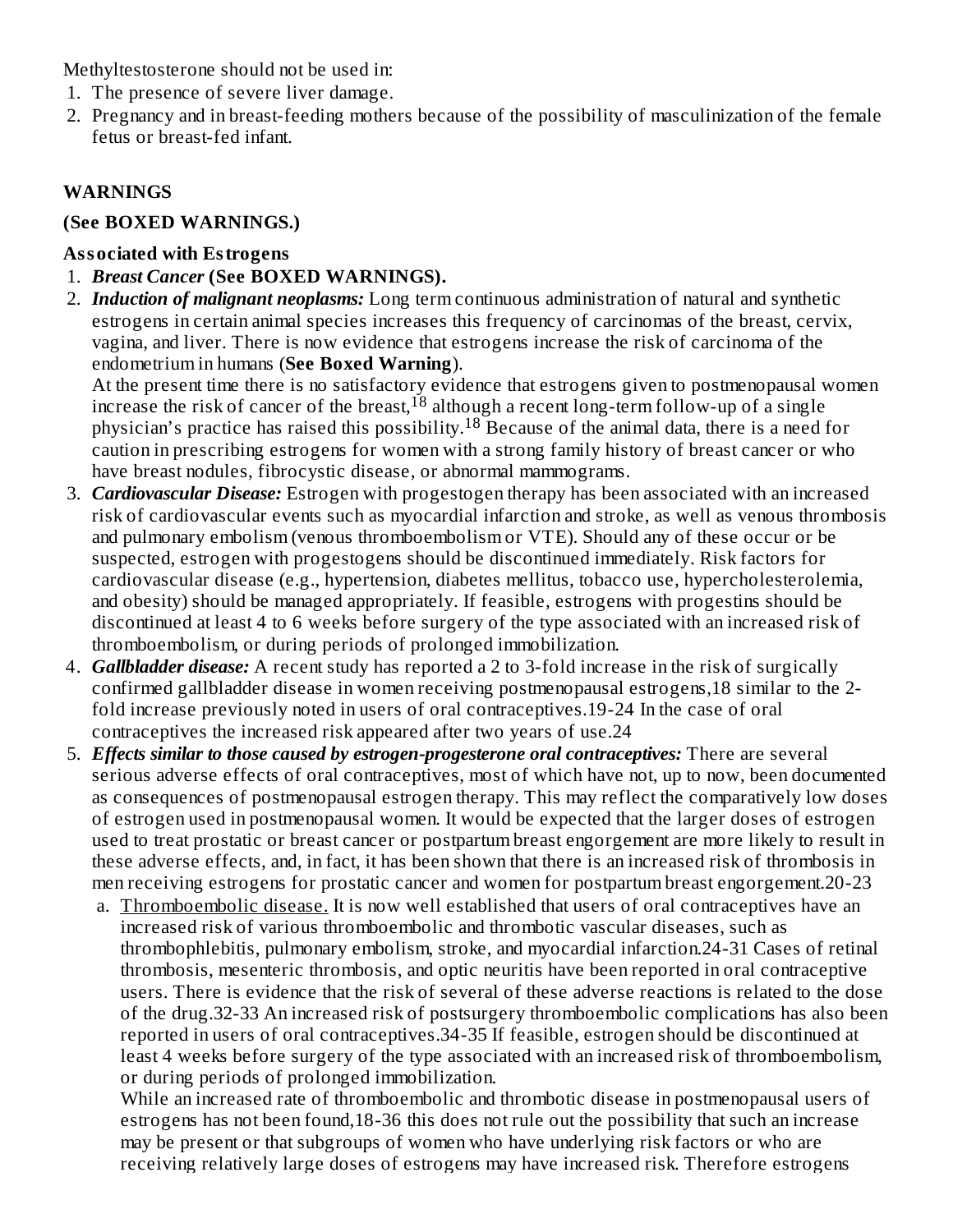should not be used in persons with active thrombophlebitis or thromboembolic disorders, and they should not be used (except in treatment of malignancy) in persons with a history of such disorders in association with estrogen use. They should be used with caution in patients with cerebral vascular or coronary artery disease and only for those in whom estrogens are clearly needed.

Large doses of estrogen (5 mg esterified estrogens per day), comparable to those used to treat cancer of the prostate and breast, have been shown in a large prospective clinical trial in men<sup>37</sup> to increase the risk of nonfatal myocardial infarction, pulmonary embolism and thrombophlebitis. When estrogen doses of this size are used, any of the thromboembolic and thrombotic adverse effects associated with oral contraceptive use should be considered a clear risk.

- b. Hepatic adenoma. Benign hepatic adenomas appear to be associated with the use of oral contraceptives.<sup>38-40</sup> Although benign and rare, these may rupture and may cause death through intra-abdominal hemorrhage. Such lesions have not yet been reported in association with other estrogen or progestogen preparations but should be considered in estrogen users having abdominal pain and tenderness, abdominal mass, or hypovolemic shock. Hepatocellular carcinoma has also been reported in women taking estrogen-containing oral contraceptives.30 The relationship of this malignancy to these drugs is not known at this time.
- c. Elevated blood pressure. Increased blood pressure is not uncommon in women using oral contraceptives. There is now a report that this may occur with use of estrogens in the  $m$ enopause<sup>41</sup> and blood pressure should be monitored with estrogen use, especially if high doses are used.
- d. Glucose tolerance. A worsening of glucose tolerance has been observed in a significant percentage of patients of estrogen-containing oral contraceptives. For this reason, diabetic patients should be carefully observed while receiving estrogens.
- 6. *Hypercalcemia.* Administration of estrogens may lead to severe hypercalcemia in patients with breast cancer and bone metastases. If this occurs, the drug should be stopped and appropriate measures taken to reduce the serum calcium level.

### **Associated with Methyltestosterone**

In patients with breast cancer, androgen therapy may cause hypercalcemia by stimulating osteolysis. In this case the drug should be discontinued.

Prolonged use of high doses of androgens has been associated with the development of peliosis hepatis and hepatic neoplasms including hepatocellular carcinoma. (**See PRECAUTIONS** – *Carcinogenesis*). Peliosis hepatis can be a life-threatening or fatal complication.

Cholestatic hepatitis and jaundice occur with 17-alpha-alkylandrogens at a relatively low dose. If cholestatic hepatitis with jaundice appears or if liver function tests become abnormal, the androgen should be discontinued and the etiology should be determined. Drug-induced jaundice is reversible when the medication is discontinued.

Edema with or without heart failure may be a serious complication in patients with preexisting cardiac, renal, or hepatic disease. In addition to discontinuation of the drug, diuretic therapy may be required.

### **PRECAUTIONS**

#### **Associated with Estrogens**

### **A. General Precautions.**

1. A complete medical and family history should be taken prior to the initiation of any estrogen therapy. The pretreatment and periodic physical examinations should include special reference to blood pressure, breasts, abdomen, and pelvic organs, and should include a Papanicolaou smear. As a general rule, estrogen should not be prescribed for longer than one year without another physical examination being performed.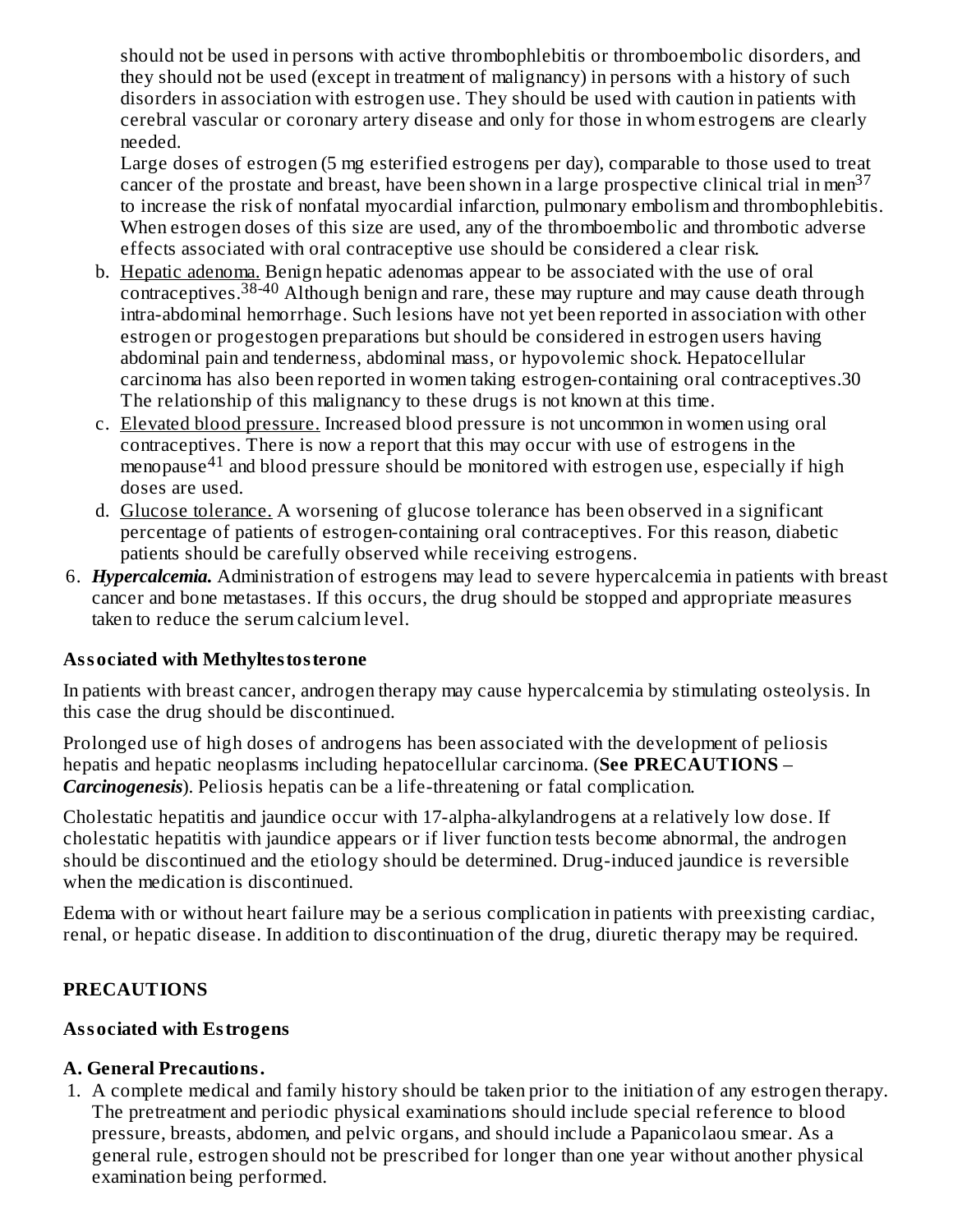- 2. Fluid retention– Because estrogens may cause some degree of fluid retention, conditions which might be influenced by this factor such as asthma, epilepsy, migraine, and cardiac or renal dysfunction, require careful observation.
- 3. Certain patients may develop undesirable manifestations of excessive estrogenic stimulation, such as abnormal or excessive uterine bleeding, mastodynia, etc.
- 4. Oral contraceptives appear to be associated with an increased incidence of mental depression.<sup>24</sup> Although it is not clear whether this is due to the estrogenic or progestogenic component of the contraceptive, patients with a history of depression should be carefully observed.
- 5. Preexisting uterine leiomyomata may increase in size during estrogen use.
- 6. The pathologist should be advised of estrogen therapy when relevant specimens are submitted.
- 7. Patients with a past history of jaundice during pregnancy have an increased risk of recurrence of jaundice while receiving estrogen-containing oral contraceptive therapy. If jaundice develops in any patient receiving estrogen, the medication should be discontinued while the cause is investigated.
- 8. Estrogens may be poorly metabolized in patients with impaired liver function and they should be administered with caution in such patients.
- 9. Because estrogens influence the metabolism of calcium and phosphorus, they should be used with caution in patients with metabolic bone diseases that are associated with hypercalcemia or in patients with renal insufficiency.
- 10. Because of the effects of estrogens on epiphyseal closure, they should be used judiciously in young patients in whom bone growth is not complete.
- 11. Certain endocrine and liver function tests may be affected by estrogen-containing oral contraceptives. The following similar changes may be expected with larger doses of estrogen:
	- a. Increased sulfobromophthalein retention.
	- b. Increased prothrombin and factors VII, VIII, IX and X; decreased antithrombin 3: increased norepinephrine-induced platelet aggregability.
	- c. Increased thyroid binding globulin (TBG) leading to increased circulating total thyroid hormone, as measured by PBI, T4 by column, or T4 by radioimmunassay. Free T3 resin uptakes is decreased, reflecting the elevated TBG; free T4 concentration is unaltered.
	- d. Impaired glucose tolerance.
	- e. Decreased pregnanediol excretion.
	- f. Reduced response to metyrapone test.
	- g. Reduced serum folate concentration.
	- h. Increased serum triglyceride and phospholipid concentration.

#### **B. Information for the Patient.** See text of **PATIENT INFORMATION** which appears after the **REFERENCES**.

### **C. Pregnancy Category X.** See **CONTRAINDICATIONS** and **BOXED WARNING**.

**D. Nursing Mothers.** As a general principle, the administration of any drug to nursing mothers should be done only when clearly necessary since many drugs are excreted in human milk.

### **Associated with Methyltestosterone**

### **A. General Precautions.**

- 1. Women should be observed for signs of virilization (deepening of the voice, hirsutism, acne, clitoromegaly, and menstrual irregularities). Discontinuation of drug therapy at the time of evidence of mild virilism is necessary to prevent irreversible virilization. Such virilization is usual following androgen use at high doses.
- 2. Prolonged dosage of androgen may result in sodium and fluid retention. This may present a problem, especially in patients with compromised cardiac reserve or renal disease.
- 3. Hypersensitivity may occur rarely.
- 4. PBI may be decreased in patients taking androgens.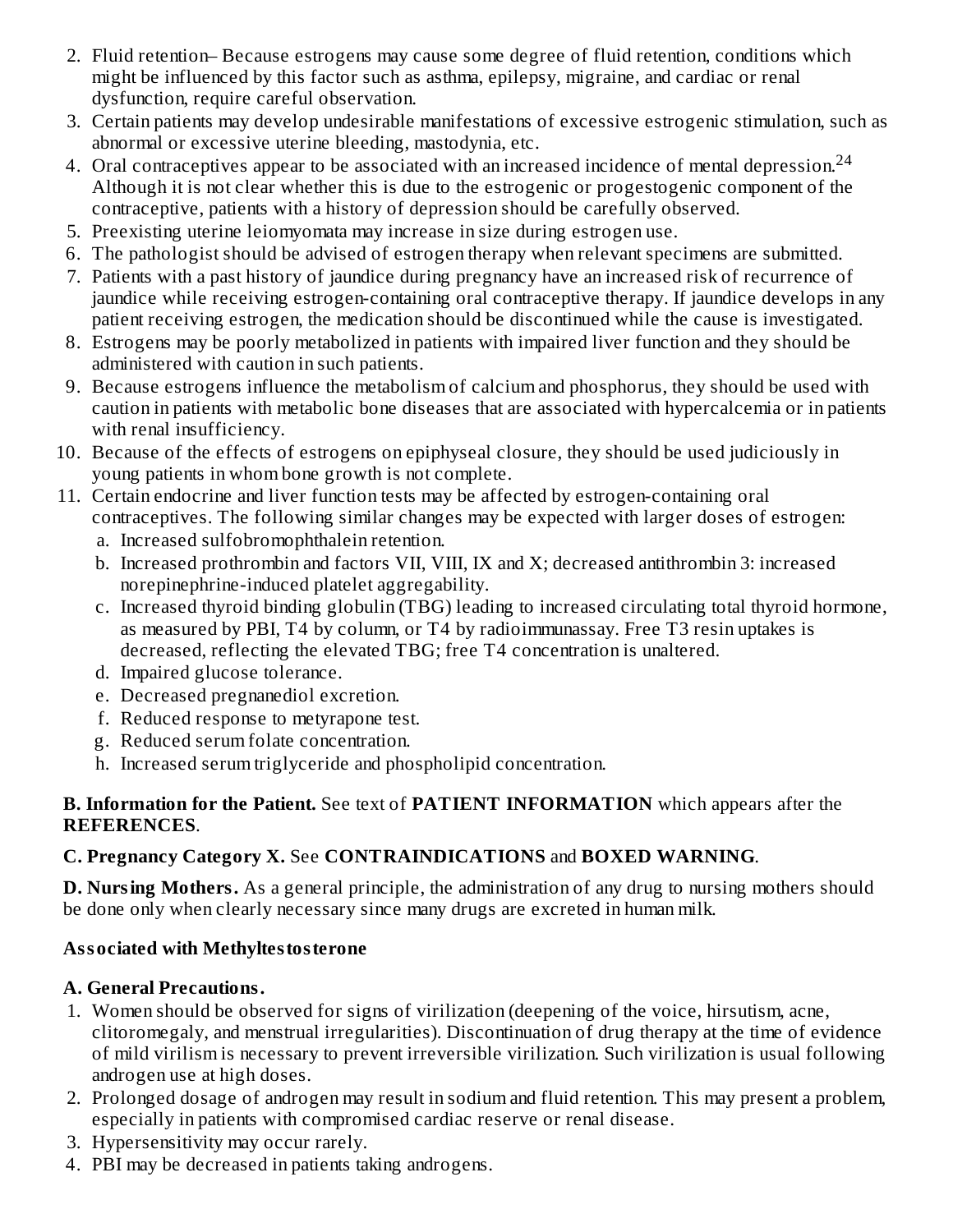5. Hypercalcemia may occur. If this does occur, the drug should be discontinued.

# **B. Information for the patient.**

The physician should instruct patients to report any of the following side effects of androgens:

*Women:* Hoarseness, acne, changes in menstrual periods, or more hair on the face.

*All Patients:* Any nausea, vomiting, changes in skin color of ankle swelling.

# **C. Laboratory Tests.**

- 1. Women with disseminated breast carcinoma should have frequent determination of urine and serum calcium levels during the course of androgen therapy (**s ee WARNINGS**).
- 2. Because of the hepatotoxicity associated with the use of 17-alpha-alkylated androgens, liver function tests should be obtained periodically.
- 3. Hemoglobin and hematocrit should be checked periodically for polycythemia in patients who are receiving high doses of androgens.

# **D. Drug Interactions:**

- 1. *Anticoagulants:* C-17 substituted derivatives of testosterone, such as methandrostenolone, have been reported to decrease the anticoagulant requirements of patients receiving oral anticoagulants. Patients receiving oral anticoagulant therapy require close monitoring, especially when androgens are started or stopped.
- 2. *Oxyphenbutazone:* Concurrent administration of oxyphenbutazone and androgens may result in elevated serum levels of oxyphenbutazone.
- 3. *Insulin:* In diabetic patients the metabolic effects of androgens may decrease blood glucose and insulin requirements.

# **E. Drug/Laboratory Test Interferences.**

Androgens may decrease levels of thyroxine-binding globulin, resulting in decreased  $\mathrm{T}_4$  serum levels and increased resin uptake of  $\text{T}_3$  and  $\text{T}_4$ . Free thyroid hormone levels remain unchanged, however, and there is no clinical evidence of thyroid dysfunction.

# **F. Carcinogenesis.**

*Animal Data:* Testosterone has been tested by subcutaneous injection and implantation in mice and rats. The implant induced cervical-uterine tumors in mice, which metastasized in some cases. There is suggestive evidence that injection of testosterone into some strains of female mice increases their susceptibility to hepatoma. Testosterone is also known to increase the number of tumors and decrease the degree of differentiation of chemically induced carcinomas of the liver in rats.

*Human Data:* There are rare reports of hepatocellular carcinoma in patients receiving long-term therapy with androgens in high doses. Withdrawal of the drugs did not lead to regression of the tumors in all cases.

Geriatric Patients treated with androgens may be at an increased risk for the development of prostatic hypertrophy and prostatic carcinoma.

# **G. Pregnancy**

# *Teratogenic Effects:* Pregnancy Category X (**s ee CONTRAINDICATIONS**).

# **H. Nursing Mothers.**

It is not known whether androgens are excreted in human milk. Because many drugs are excreted in human milk and because of the potential for serious adverse reactions in nursing infants from androgens, a decision should be made whether to discontinue nursing or to discontinue the drug, taking into account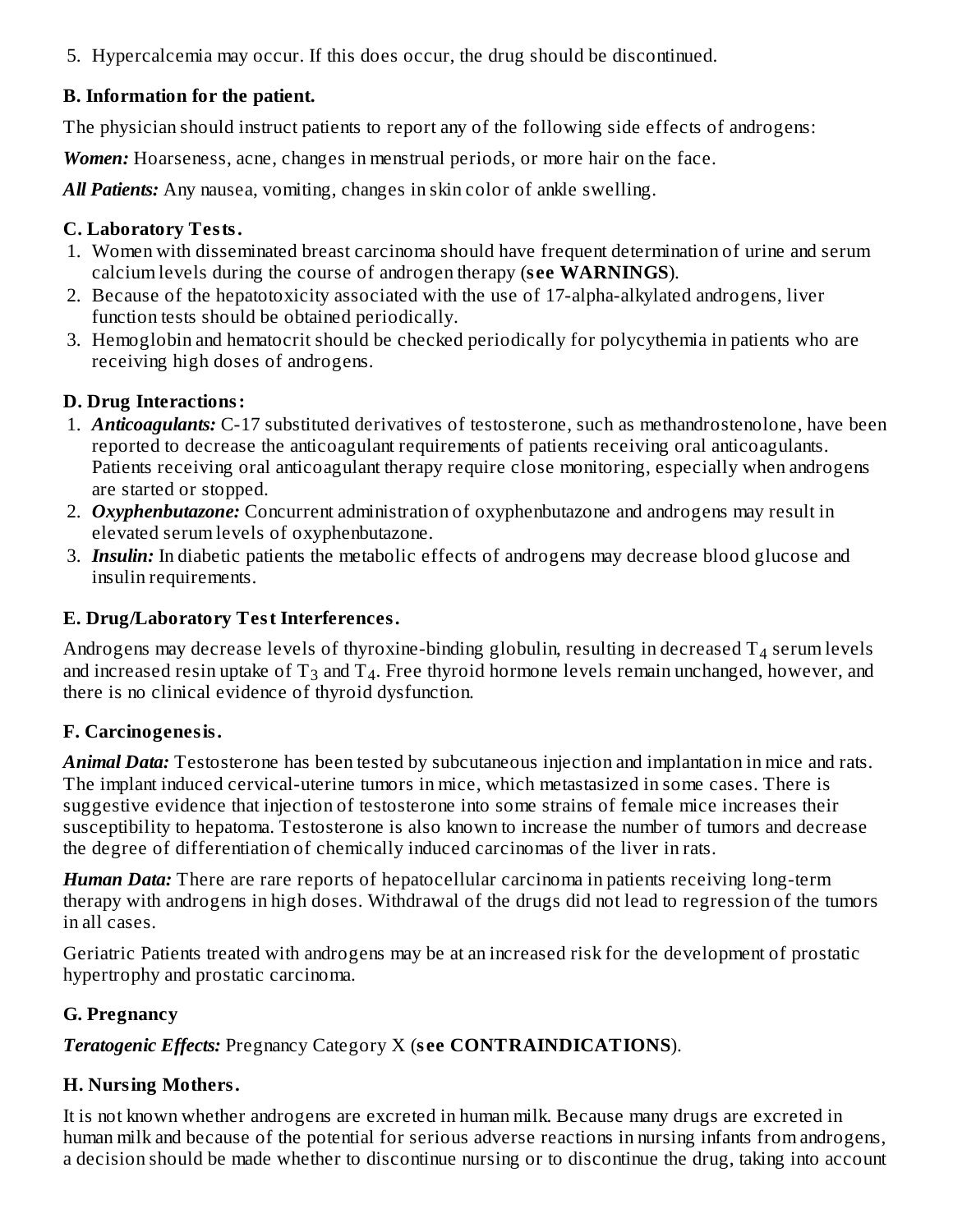the importance of the drug to the mother.

# **ADVERSE REACTIONS**

**Associated with Estrogens** (**See Warnings** regarding induction of neoplasia, adverse effects on the fetus, increased incidence of gallbladder disease, and adverse effects similar to those of oral contraceptives, including thromboembolism). The following additional adverse reactions have been reported with estrogenic therapy, including oral contraceptives:

1. Genitourinary system. Breakthrough bleeding, spotting, change in menstrual flow. Dysmenorrhea. Premenstrual-like syndrome. Amenorrhea during and after treatment. Increase in size of uterine fibromyomata. Vaginal candidiasis. Change in cervical erosion and in degree of cervical secretion. Cystitis-like syndrome.

2. Breasts.

Tenderness, enlargement, secretion.

3. Gastrointestinal.

Nausea, vomiting. Abdominal cramps, bloating. Cholestatic jaundice.

4. Skin.

Chloasma or melasma which may persist when drug is discontinued. Erythema multiforme. Erythema nodosum. Hemorrhagic eruption. Loss of scalp hair. Hirsutism. 5. Eyes.

Steepening of corneal curvature. Intolerance to contact lenses.

- 6. Central Nervous System. Headache, migraine, dizziness. Mental depression. Chorea.
- 7. Miscellaneous Increase or decrease in weight. Reduced carbohydrate tolerance. Aggravation of porphyria. Edema. Changes in libido.

# **Associated with Methyltestosterone**

### 1. **Endocrine and Urogenital:**

Female: The most common side effects of androgen therapy are amenorrhea and other menstrual irregularities, inhibition of gonadotropin secretion, and virilization, including deepening of the voice and clitoral enlargement. The latter usually is not reversible after androgens are discontinued. When administered to a pregnant woman androgens cause virilization of external genitalia of the female fetus.

2. **Skin and Appendages:** Hirsutism, male pattern of baldness, and acne.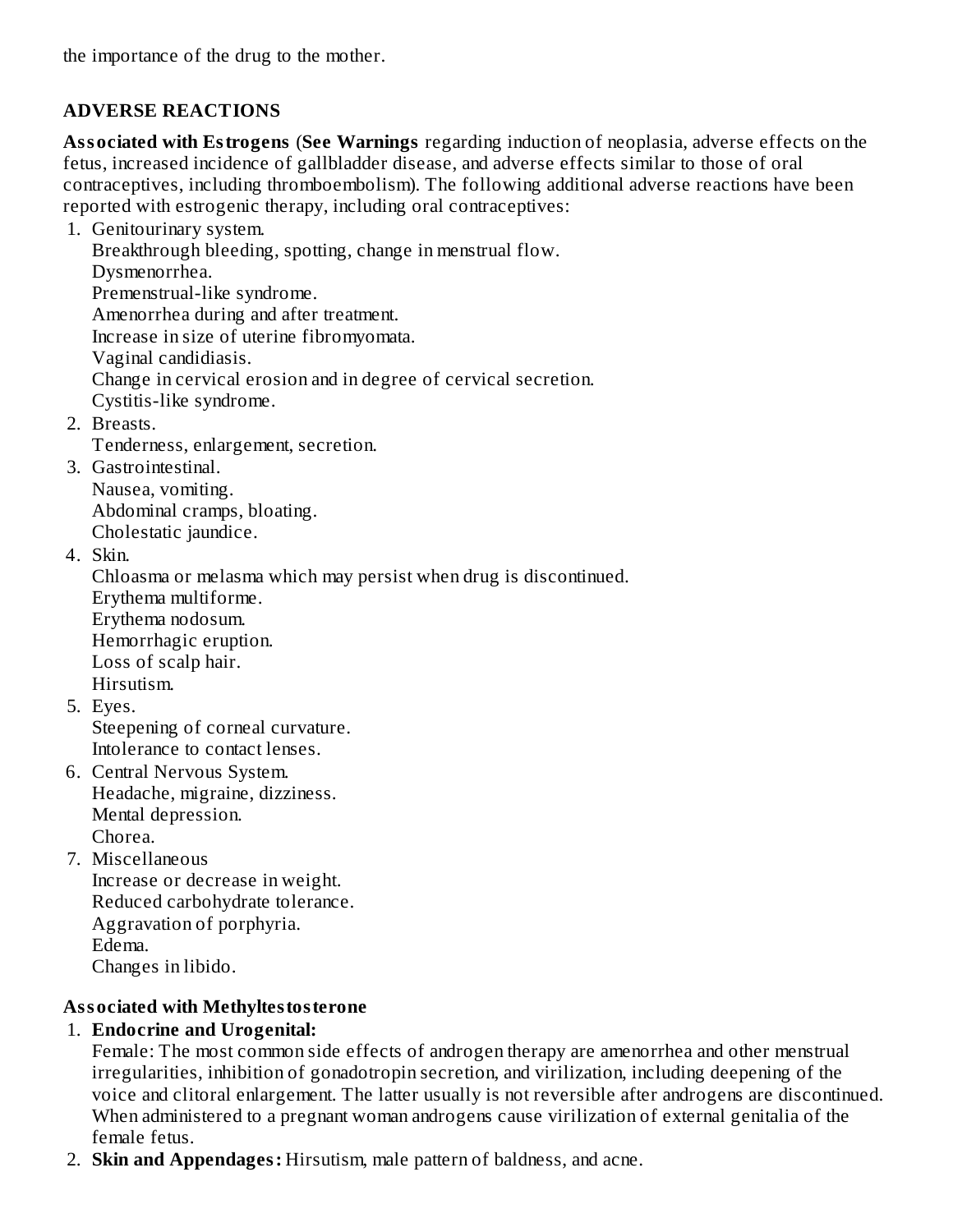- 3. **Fluid and Electrolyte Disturbances:** Retention of sodium, chloride, water, potassium, calcium, and inorganic phosphates.
- 4. **Gastrointestinal:** Nausea, cholestatic jaundice, alterations in liver function test, rarely hepatocellular neoplasms, and peliosis hepatis (**s ee WARNINGS**).
- 5. **Hematologic:** Suppression of clotting factors, II, V, VII, and X, bleeding in patients on concomitant anticoagulant therapy, and polycythemia.
- 6. **Nervous System:** Increased or decreased libido, headache, anxiety, depression, and generalized paresthesia.
- 7. **Metabolic:** Increased serum cholesterol.
- 8. **Mis cellaneous:** Inflammation and pain at site of intramuscular injection or subcutaneous implantation of testosterone containing pellets, stomatitis with buccal preparations, and rarely anaphylactoid reactions.

# **OVERDOSAGE**

Numerous reports of ingestion of large doses of estrogen-containing oral contraceptives by young children indicate that serious ill effects do not occur. Overdosage of estrogen may cause nausea, and withdrawal bleeding may occur in females.

There have been no reports of acute overdosage with the androgens.

# **DOSAGE AND ADMINISTRATION**

### **Given cyclically for short-term us e only:**

For treatment of moderate to severe vasomotor symptoms associated with the menopause in patients not improved by estrogen alone.

The lowest dose that will control symptoms should be chosen and medication should be discontinued as promptly as possible.

Administration should be cyclic (e.g., three weeks on and one week off). Attempts to discontinue or taper medication should be made at three to six month intervals.

**Usual Dosage Range:** 1 tablet of ESTERIFIED ESTROGENS AND METHYLTESTOSTERONE TABLETS Full Strength or 1 to 2 tablets of ESTERIFIED ESTROGENS AND METHYLTESTOSTERONE TABLETS Half Strength daily as recommended by the physician.

Treated patients with an intact uterus should be monitored closely for signs of endometrial cancer and appropriate diagnostic measures should be taken to rule out malignancy in the event of persistent or recurring abnormal vaginal bleeding.

# **HOW SUPPLIED**

ESTERIFIED ESTROGENS AND METHYLTESTOSTERONE TABLETS Full Strength in bottles of 100.

ESTERIFIED ESTROGENS AND METHYLTESTOSTERONE TABLETS Full Strength light green, capsule-shaped, film-coated oral tablets, debossed "SYNTHO" on one side and "231" on other. Contains: 1.25 mg of Esterified Estrogens, USP and 2.5 mg of Methyltestosterone, USP.

ESTERIFIED ESTROGENS AND METHYLTESTOSTERONE TABLETS Half Strength in bottles of 100.

ESTERIFIED ESTROGENS AND METHYLTESTOSTERONE TABLETS Half Strength light blue, capsule-shaped, film-coated oral tablets, debossed "SYNTHO" on one side and "230" on other. Contains 0.625 mg of Esterified Estrogens, USP and 1.25 mg of Methyltestosterone, USP.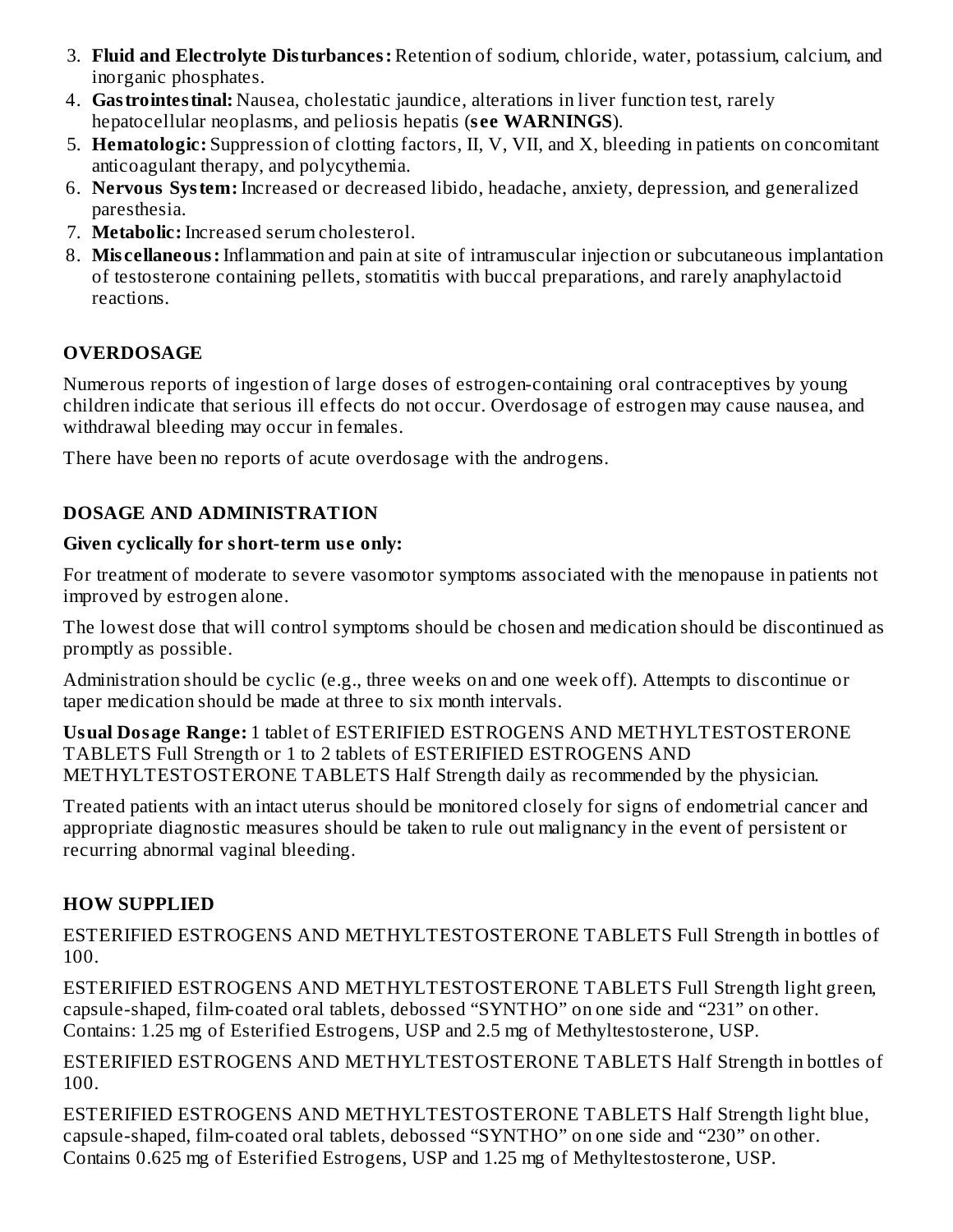Store at 20°- 25°C (68°- 77°F); excursions permitted to 15°- 30°C (59° - 86°F). [See USP Controlled Room Temperature.]

Rx only

#### **REFERENCES**

- 1. Ziel, H.K. et al.: *N. Engl. J. Med*. 293: 1167-1170, 1975.
- 2. Smith, D.C., et al.: *N. Engl. J. Med.* 293: 1164-1167, 1975.
- 3. Mack, T.M., et al.: *N. Engl. J. Med.* 294: 1262-1267, 1976.
- 4. Weiss, N.S. et al.: *N. Engl. J. Med.* 294: 1259-1262, 1976.
- 5. Herbst, A.L. et al.: *N. Engl. J. Med.* 284: 878-881, 1971.
- 6. Greenwald, P., et al.: *N. Engl. J. Med.* 285: 390-392, 1971.
- 7. Lanier, A., et al.: *Mayo Clin. Proc*. 48: 793-799, 1973.
- 8. Herbst, A., et al.: *Obstet. Gynecol.* 40: 287-298, 1972.
- 9. Herbst, A., et al.: *Am. J. Obstet. Gynecol.* 118: 607-615, 1974.
- 10. Herbst, A., et al.: *N. Engl. J. Med.* 292: 334-339, 1975.
- 11. Stafl, A., et al.: *Obstet. Gynecol.* 43: 118-128, 1974.
- 12. Sherman, A.I., et al.: *Obstet. Gynecol.* 44: 531-545, 1974.
- 13. Gal, I., et al.: *Nature* 216: 83 1967.
- 14. Levy, E.P., et al.: *Lancet* 1: 611, 1973.
- 15. Nora, J., et al.: *Lancet* 1: 941-942, 1973.
- 16. Janerich, D.T., et al.: *N. Engl. J. Med.* 291: 697-700, 1974.
- 17. Estrogens for Oral or Parenteral Use: *Federal Register* 40: 8212, 1975.
- 18. Boston Collaborative *Drug Surveillance Program:N. Engl. J. Med.* 290: 15-19. 1974. 18a.Hoover, R. et al.: *N. Engl. J. Med.* 295: 401-405, 1976.
- 19. Boston Collaborative Drug Surveillance Program: *Lancet* 1: 1399-1404, 1973.
- 20. Daniel, D.G., et al.: *Lancet* 2: 287-289, 1967.
- 21. The Veterans Administration Cooperative Urological Research Group: *J. Urol*, 98: 516-522, 1967.
- 22. Bailar, J.C.: *Lancet* 2: 560, 1967.
- 23. Blackard, C., et al.: *Cancer* 26: 249-256, 1970.
- 24. Royal College of General Practitioners: *J.R. Coll, Gen. Pract*. 13: 267-279, 1967.
- 25. Inman, W.H.W., et al.: *Br. Med. J.* 2: 193-199, 1968.
- 26. Vessey, M.P., et al.: *Br. Med. J.* 2: 651-657, 1969.
- 27. Sartwell, P.E., et al.: *Am. J. Epidemiol*, 90: 365-380, 1969.
- 28. Collaborative Group for the Study of Stroke in Young Women: *N. Engl. J. Med*. 288: 871-878, 1973.
- 29. Collaborative Group for the Study of Stroke in Young Women: *J.A.M.A* 231: 718-722, 1975.
- 30. Mann, J.I., et al.: *Br. Med. J*. 2: 245-248, 1975.
- 31. Mann, J.I., et al., *Br. Med. J*. 2: 241-245, 1975.
- 32. Inman, W.H.W., et al., *Br. Med. J.* 2: 203-209, 1970.
- 33. Stolley, P.D., et al., *Am. J. Epidemiol.* 102: 197-208, 1975.
- 34. Vessey, M.P., et al., *Br. Med. J.* 3: 123-126, 1970.
- 35. Greene, G.R., et al., *Am. J. Public Health* 62: 680-685, 1972.
- 36. Rosenberg, L., et al., *N. Engl. J. Med.* 294: 1256-1259, 1976.
- 37. Coronary Drug Project Research Group: *J.A.M.A.* 214: 1303-1313, 1970.
- 38. Baum, J., et al., *Lancet* 2: 926-928, 1973.
- 39. Mays, E.T., et al.: *J.A.M.A* 235: 730-732, 1976.
- 40. Edmondson, H.A., et al.: *N. Engl. J. Med.* 294: 470-472, 1976.
- 41. Pfeffer, R.I., et al.: *Am. J. Epidemiol.* 103: 445-456, 1976.

### **INFORMATION FOR THE PATIENT**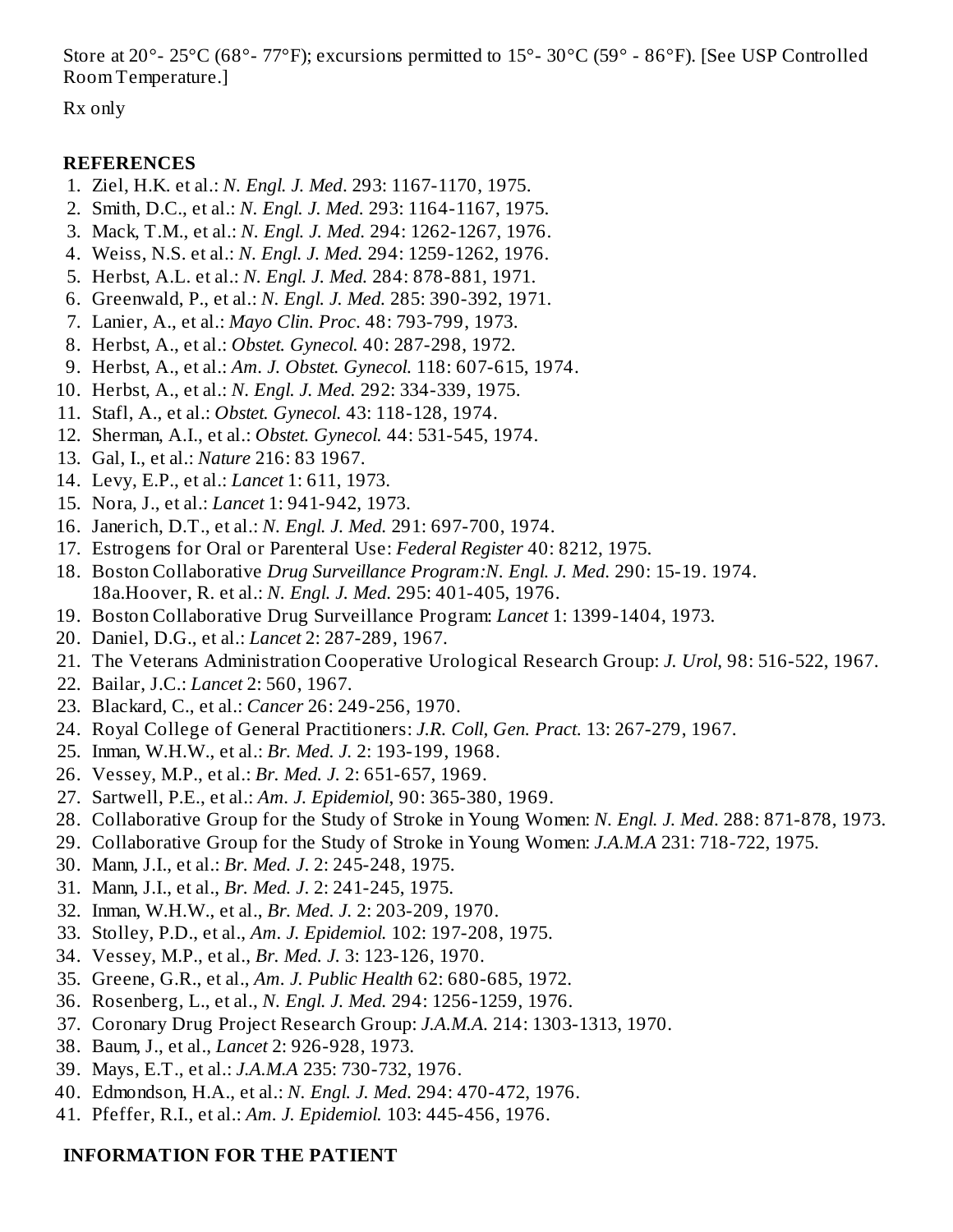# **WHAT YOU SHOULD KNOW ABOUT ESTROGENS**

Estrogens are female hormones produced by the ovaries. The ovaries make several different kinds of estrogens. In addition, scientists have been able to make a variety of synthetic estrogens. As far as we know, all these estrogens have similar properties and therefore much the same usefulness, side effects, and risks. This leaflet is intended to help you understand what estrogens are used for, the risks involved in their use, and how to use them as safely as possible.

This leaflet includes the most important information about estrogens, but not all the information. If you want to know more, you can ask your doctor or pharmacist to let you read the package insert prepared for the doctor.

# **USES OF ESTROGEN**

Estrogens are prescribed by doctors for a number of purposes, including:

- 1. To provide estrogen during a period of adjustment when a woman's ovaries no longer produce it, in order to prevent certain uncomfortable symptoms of estrogen deficiency. (All women normally stop producing estrogens, generally between the ages of 45 and 55; this is called the menopause).
- 2. To prevent symptoms of estrogen deficiency when a woman's ovaries have been removed surgically before the natural menopause.
- 3. To prevent pregnancy. (Estrogens are given along with a progestogen, another female hormone; these combinations are called oral contraceptives or birth control pills. Patient labeling is available to women taking oral contraceptives and they will not be discussed in this leaflet.)
- 4. To treat certain cancers in women and men.

# **THERE IS NO PROPER USE OF ESTROGEN IN A PREGNANT WOMAN.**

# **ESTROGENS IN THE MENOPAUSE**

In the natural course of their lives, all women eventually experience a decrease in estrogen production. This usually occurs between ages 45 and 55 but may occur earlier or later. Sometimes the ovaries may need to be removed before natural menopause by an operation, producing a "surgical menopause."

When the amount of estrogen in the blood begins to decrease, many women may develop typical symptoms: Feelings of warmth in the face, neck, and chest or sudden intense episodes of heat and sweating throughout the body (called "hot flashes" or "hot Flushes"). These symptoms are sometimes very uncomfortable. A few women eventually develop changes in the vagina (called "atrophic vaginitis") which cause discomfort, especially during and after intercourse.

Estrogens can be prescribed to treat these symptoms of the menopause. It is estimated that considerably more than half of all women undergoing the menopause have only mild symptoms or no symptoms at all and therefore do not need estrogens. Other women may need estrogens for a few months, while their bodies adjust to lower estrogen levels. Sometimes the need will be for periods longer than six months. In an attempt to avoid overstimulation of the uterus (womb), estrogens are usually given cyclically during each month of use, that is three weeks of pills followed by one week without pills.

Sometimes women experience nervous symptoms or depression during menopause. There is no evidence that estrogens are effective for such symptoms and they should not be used to treat them, although other treatment may be needed.

You may have heard that taking estrogens for long periods (years) after the menopause will keep your skin soft and supple and keep you feeling young. There is no evidence that this is so, however, and such long-term treatment carries important risks.

# **THE DANGERS OF ESTROGENS**

1. **Cancer of the uterus.** If estrogens are used in the postmenopausal period for more than a year, there is an increased risk of **endometrial cancer** (cancer of the uterus). Women taking estrogens have roughly 5 to 10 times as great a chance of getting this cancer as women who take no estrogens.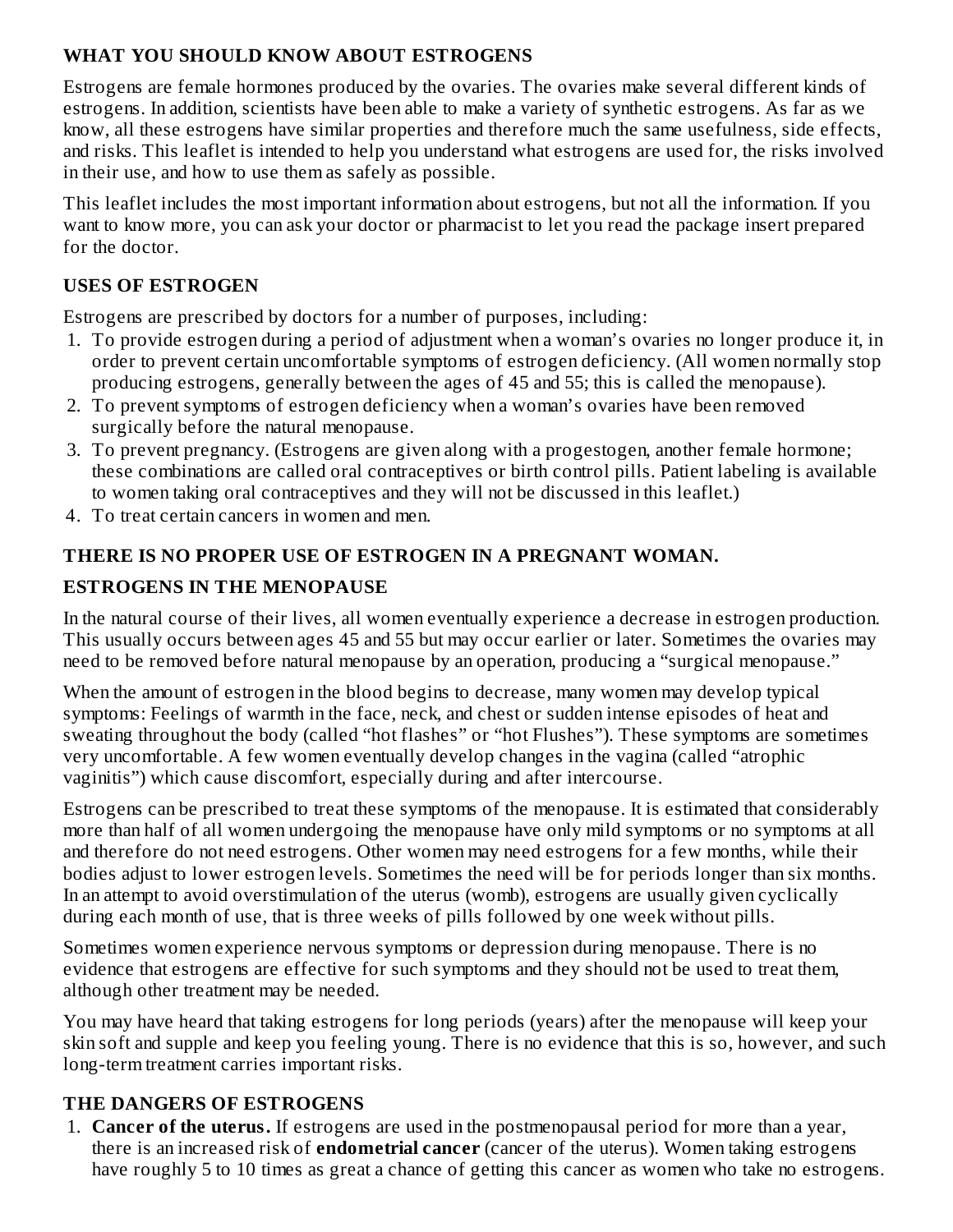To put this another way, while a postmenopausal woman not taking estrogens has 1 chance in 1,000 each year of getting cancer of the uterus, a woman taking estrogens has 5 to 10 chances in 1,000 each year. For this reason **it is important to take estrogens only when you really need them.** The risk of this cancer is greater the longer estrogens are used and also seems to be greater when larger doses are taken. For this reason, **it is important to take the lowest dos e of estrogen that will control symptoms and to take it only as long as it is needed.** If estrogens are needed for longer periods of time, your doctor will want to reevaluate your need for estrogens at least every six months.

Women using estrogens should report any irregular vaginal bleeding to their doctors; such bleeding may be of no importance, but it can be an early warning of cancer of the uterus. If you have undiagnosed vaginal bleeding, you should not use estrogens until a diagnosis is made and you are certain there is no cancer of the uterus.

- 2. **Other possible cancers.** Estrogens can cause development of other tumors in animals, such as tumors of the breast, cervix, vagina, or liver, when given for a long time. At present there is no good evidence that women using estrogen in the menopause have an increased risk of such tumors, but there is no way yet to be sure they do not; and one study raises the possibility that use of estrogens in the menopause may increase the risk of breast cancer many years later. This is a further reason to use estrogens only when clearly needed. While you are taking estrogens, it is important that you go to your doctor at least once a year for a physical examination. Also, if members of your family have had breast cancer or if you have breast nodules or abnormal mammograms (breast xrays), your doctor may wish to carry out more frequent examinations of your breasts.
- 3. **Gallbladder dis eas e.** Women who use estrogens after menopause are more likely to develop gallbladder disease needing surgery as women who do not use estrogens. Birth control pills have a similar effect.
- 4. **Abnormal blood clotting.** Oral contraceptives increase the risk of blood clotting in various parts of the body. This can result in a stroke (if the clot is is in the brain), a heart attack (clot in a blood vessel of the heart), or pulmonary embolus (a clot which forms in the legs or pelvis, then breaks off and travels to the lungs). Any of these can be fatal.

At this time use of estrogens in the menopause is not known to cause such blood clotting, but this has not been fully studied and there could still prove to be such a risk. It is recommended that if you have had clotting in the legs or lungs or a heart attack or stroke while you were using estrogens or birth control pills, you should not use estrogens (unless they are being used to treat cancer of the breast or prostate). If you have had a stroke or heart attack or if you have angina pectoris, estrogens should be used with great caution and only if clearly needed (for example, if you have severe symptoms of the menopause).

The larger doses of estrogen used to prevent swelling of the breasts after pregnancy have been reported to cause clotting in the legs and lungs.

# **SPECIAL WARNING ABOUT PREGNANCY**

You should not receive estrogen if you are pregnant. If this should occur, there is a greater than usual chance that the developing child will be born with a birth defect, although the possibility remains fairly small. A female child may have an increased risk of developing cancer of the vagina or cervix later in life (in the teens or twenties). Every possible effort should be made to avoid exposure to estrogens during pregnancy. If exposure occurs, see your doctor.

# **OTHER EFFECTS OF ESTROGENS**

In addition to the serious known risks of estrogens described above, estrogens have the following side effects and potential risks:

- 1. **Naus ea and vomiting.** The most common side effect of estrogen therapy is nausea. Vomiting is less common.
- 2. **Effects on breasts.** Estrogens may cause breast tenderness or enlargement and may cause the breasts to secrete a liquid. These effects are not dangerous.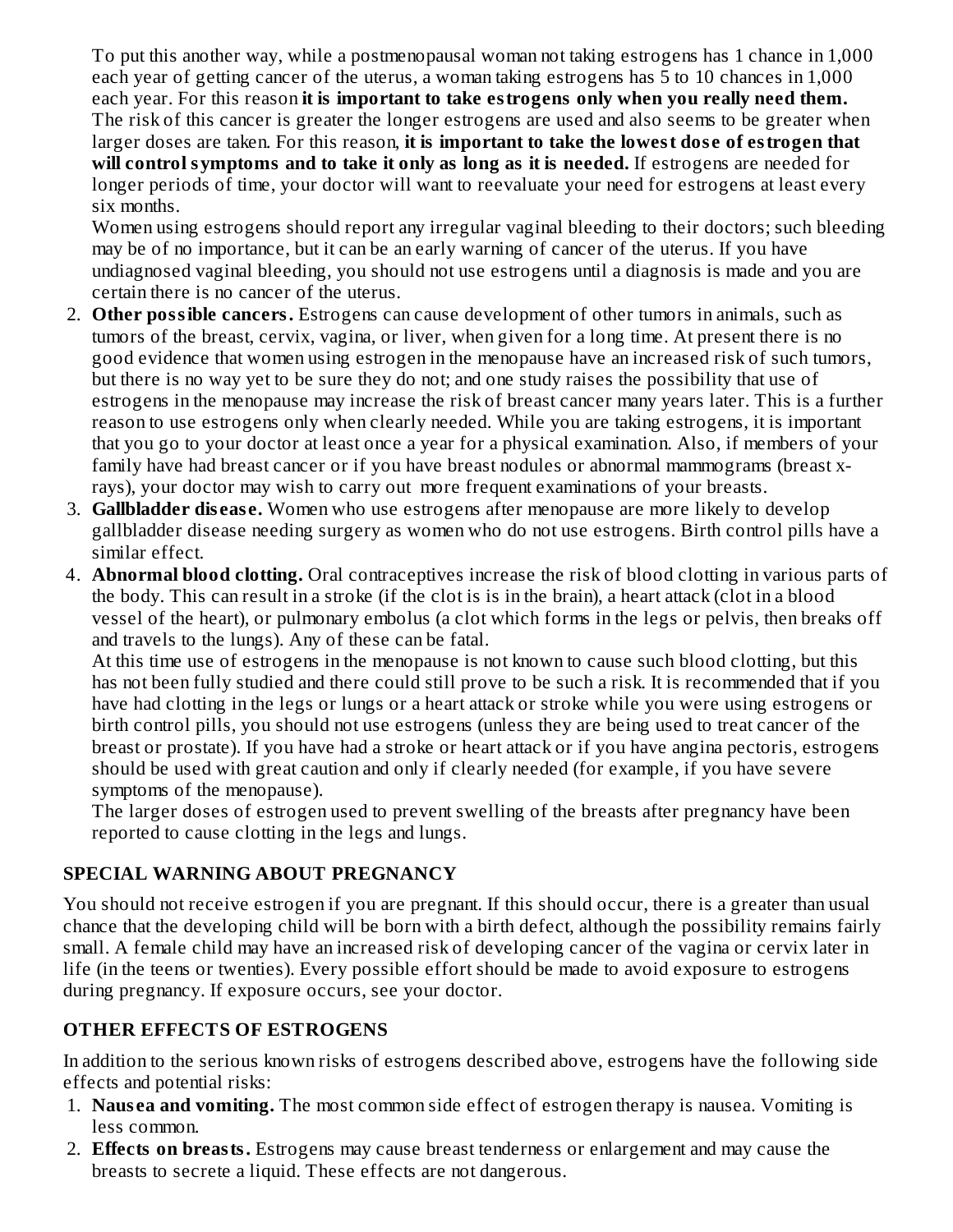- 3. **Effects on the uterus.** Estrogens may cause benign fibroid tumors of the uterus to get larger. Some women will have menstrual bleeding when estrogens are stopped. But if the bleeding occurs on days you are still taking estrogens you should report this to your doctor.
- 4. **Effect on liver.** Women taking oral contraceptives develop on rare occasions a benign tumor of the liver which can rupture and bleed into the abdomen. So far, these tumors have not been reported in women using estrogens in the menopause, but you should report any swelling or unusual pain or tenderness in the abdomen to your doctor immediately. Women with a past history of jaundice (yellowing of the skin and white parts of the eyes) may get

jaundice again during estrogen use. If this occurs, stop taking estrogens and see your doctor.

5. **Other effects.** Estrogens may cause excess fluid to be retained in the body. This may make some conditions worse, such as epilepsy, migraine, heart disease, or kidney disease.

# **SUMMARY**

Estrogens have important uses, but they have serious risks as well. You must decide, with your doctor, whether the risks are acceptable to you in view of the benefits of the treatment. Except where your doctor has prescribed estrogens for use in special cases of cancer of the breast or prostate, you should not use estrogens if you have cancer of the breast or uterus, are pregnant, have undiagnosed abnormal vaginal bleeding, or have had a stroke, heart attack or angina, or clotting in the legs or lungs in the past while you were taking estrogens.

You can use estrogens as safely as possible by understanding that your doctor will require regular physical examinations while you are taking them and will try to discontinue the drug as soon as possible and use the smallest dose possible. Be alert for signs of trouble including:

- 1. Abnormal bleeding from the vagina.
- 2. Pains in the calves or chest or sudden shortness of breath, or coughing blood (indicating possible clots in the legs, heart, or lungs).
- 3. Severe headache, dizziness, faintness, or changes in vision (indicating possible developing clots in the brain or eye).
- 4. Breast lumps (you should ask your doctor how to examine your own breasts).
- 5. Jaundice (yellowing of the skin).
- 6. Mental depression.

Based on his or her assessment of your medical needs, your doctor has prescribed this drug for you. Do not give the drug to anyone else.

ESTERIFIED ESTROGENS AND METHYLTESTOSTERONE TABLETS Half Strength a combination of Esterified Estrogens and Methyltestosterone. Each capsule-shaped, light blue, filmcoated tablet contains: 0.625 mg of Esterified

### **HOW SUPPLIED**

Estrogens, USP and 1.25 mg of Methyltestosterone, USP.

ESTERIFIED ESTROGENS AND METHYLTESTOSTERONE TABLETS Full Strength a combination of Esterified Estrogens and Methyltestosterone. Each capsule-shaped, light green, filmcoated tablet contains: 1.25 mg of Esterified Estrogens, USP and 2.5 mg of Methyltestosterone, USP.

All prescription substitutions using this product shall be pursuant to state statutes as applicable. This is not an Orange Book product.

### **Rx only**

Distributed By: Tal Pharma LLC Manufactured By: Syntho Pharmaceuticals, Inc. Farmingdale, NY 11735 Iss. 08/10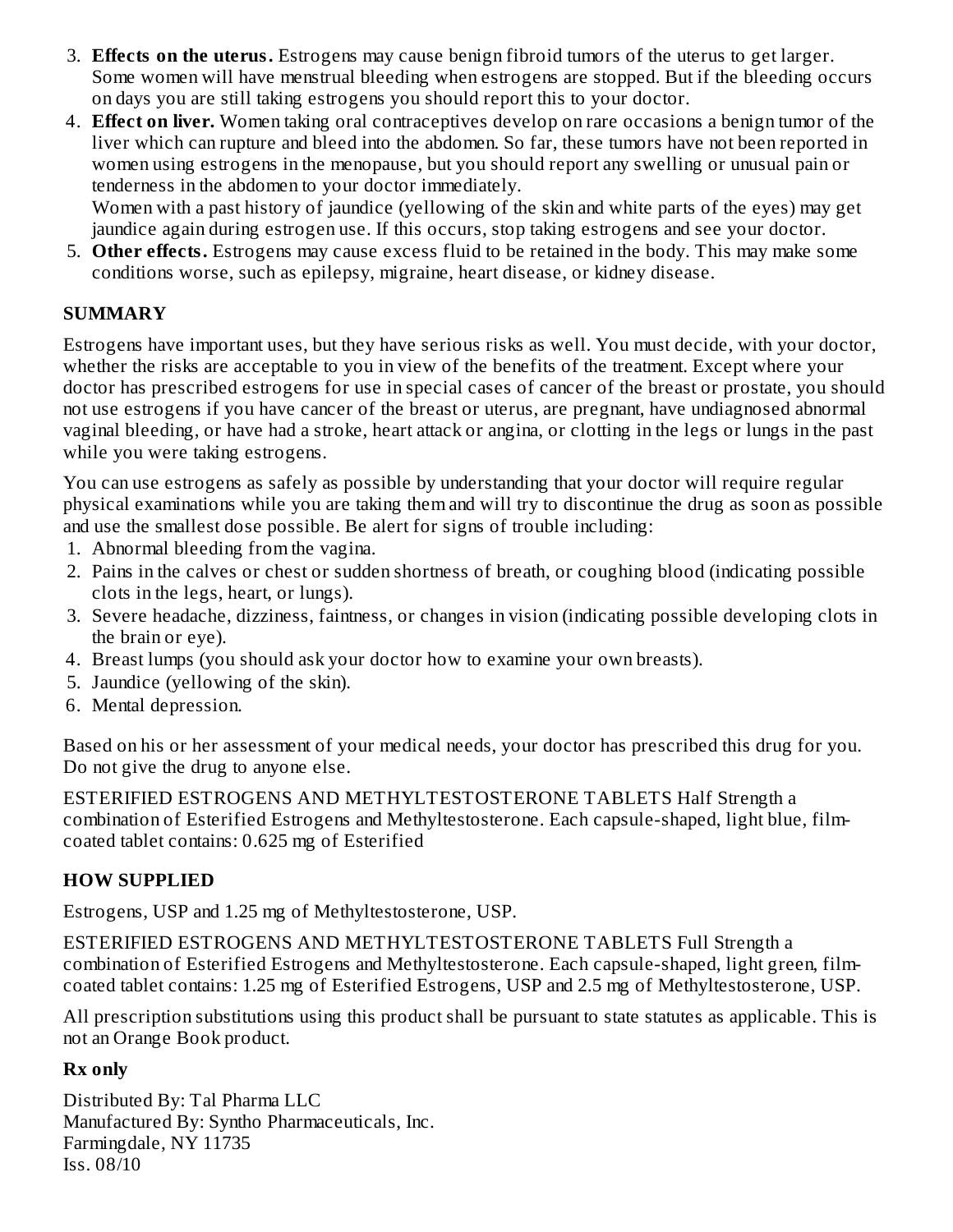# **PACKAGE LABEL.PRINCIPAL DISPLAY PANEL**





### **ESTERIFIED ESTROGENS AND METHYLTESTOSTERONE**

esterified estrogens and methyltestosterone tablet, film coated

| <b>Product Information</b>                                                                      |                                         |  |                    |               |          |  |  |  |
|-------------------------------------------------------------------------------------------------|-----------------------------------------|--|--------------------|---------------|----------|--|--|--|
| <b>Product Type</b>                                                                             | HUMAN PRESCRIPTION DRUG                 |  | Item Code (Source) | NDC:50220-002 |          |  |  |  |
| <b>Route of Administration</b>                                                                  | ORAL                                    |  |                    |               |          |  |  |  |
|                                                                                                 |                                         |  |                    |               |          |  |  |  |
| <b>Active Ingredient/Active Moiety</b>                                                          |                                         |  |                    |               |          |  |  |  |
| <b>Ingredient Name</b>                                                                          | <b>Basis of Strength</b>                |  | Strength           |               |          |  |  |  |
| <b>ESTRONE SODIUM SULFATE</b> (UNII: 6K6FDA543A) (ESTRONE - UNII:2DI9HA706A)                    | <b>ESTRONE SODIUM</b><br><b>SULFATE</b> |  | $1.25$ mg          |               |          |  |  |  |
| <b>METHYLTESTO STERO NE (UNII: V9 EFU16 ZIF) (METHYLTESTO STERO NE -</b><br>UNII: V9 EFU16 ZIF) |                                         |  | METHYLTESTOSTERONE |               | $2.5$ mg |  |  |  |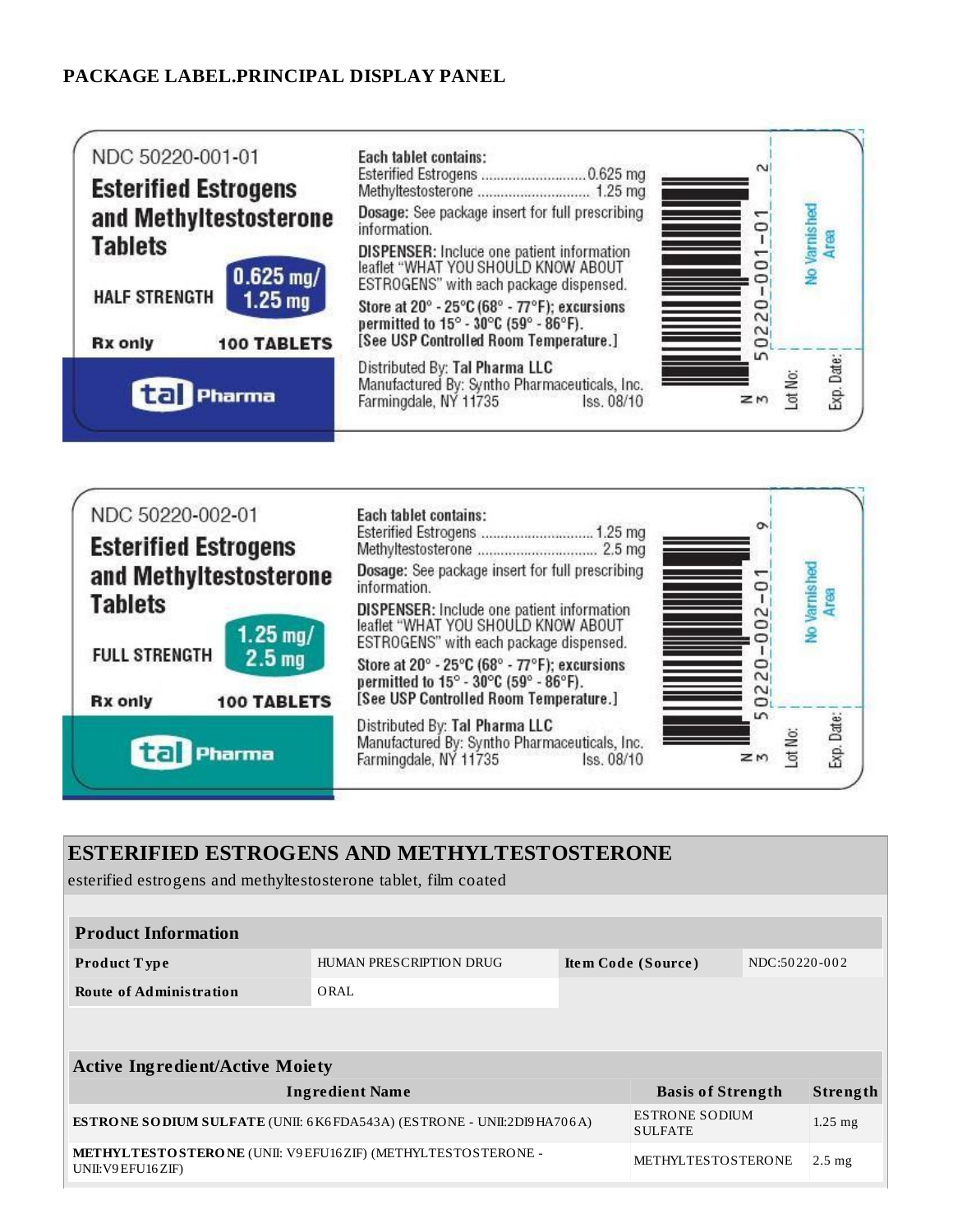| <b>Inactive Ingredients</b>           |  |                                                 |  |              |                             |                  |                           |
|---------------------------------------|--|-------------------------------------------------|--|--------------|-----------------------------|------------------|---------------------------|
| <b>Ingredient Name</b>                |  |                                                 |  |              |                             | Strength         |                           |
| LACTOSE (UNII: J2B2A4N98G)            |  |                                                 |  |              |                             |                  |                           |
| MAGNESIUM STEARATE (UNII: 70097M6I30) |  |                                                 |  |              |                             |                  |                           |
|                                       |  | CELLULOSE, MICRO CRYSTALLINE (UNII: OP1R32D61U) |  |              |                             |                  |                           |
| TITANIUM DIO XIDE (UNII: 15FIX9V2JP)  |  |                                                 |  |              |                             |                  |                           |
| FD&C BLUE NO. 1 (UNII: H3R47K3TBD)    |  |                                                 |  |              |                             |                  |                           |
| D&C YELLOW NO. 10 (UNII: 35SW5USQ3G)  |  |                                                 |  |              |                             |                  |                           |
|                                       |  |                                                 |  |              |                             |                  |                           |
|                                       |  |                                                 |  |              |                             |                  |                           |
| <b>Product Characteristics</b>        |  |                                                 |  |              |                             |                  |                           |
| Color                                 |  | GREEN (light green)                             |  | <b>Score</b> |                             | no score         |                           |
| <b>Shape</b>                          |  | OVAL (capsule-shaped)                           |  | <b>Size</b>  |                             | 14 <sub>mm</sub> |                           |
| Flavor                                |  |                                                 |  |              | <b>Imprint Code</b>         |                  | SYNTHO;231                |
| <b>Contains</b>                       |  |                                                 |  |              |                             |                  |                           |
|                                       |  |                                                 |  |              |                             |                  |                           |
|                                       |  |                                                 |  |              |                             |                  |                           |
| Packaging                             |  |                                                 |  |              |                             |                  |                           |
| <b>Item Code</b><br>#                 |  | <b>Package Description</b>                      |  |              | <b>Marketing Start Date</b> |                  | <b>Marketing End Date</b> |
| $1$ NDC:50220-002-01                  |  | 100 in 1 BOTTLE                                 |  |              |                             |                  |                           |
|                                       |  |                                                 |  |              |                             |                  |                           |
|                                       |  |                                                 |  |              |                             |                  |                           |
| <b>Marketing Information</b>          |  |                                                 |  |              |                             |                  |                           |
| <b>Marketing Category</b>             |  | <b>Application Number or Monograph Citation</b> |  |              | <b>Marketing Start Date</b> |                  | <b>Marketing End Date</b> |
| Unapproved drug other                 |  |                                                 |  | 09/17/2010   |                             |                  |                           |
|                                       |  |                                                 |  |              |                             |                  |                           |
|                                       |  |                                                 |  |              |                             |                  |                           |

U.

| <b>ESTERIFIED ESTROGENS AND METHYLTESTOSTERONE</b><br>esterified estrogens and methyltestosterone tablet, film coated   |                                |                    |  |               |            |  |  |  |
|-------------------------------------------------------------------------------------------------------------------------|--------------------------------|--------------------|--|---------------|------------|--|--|--|
|                                                                                                                         |                                |                    |  |               |            |  |  |  |
| <b>Product Information</b>                                                                                              |                                |                    |  |               |            |  |  |  |
| Product Type                                                                                                            | <b>HUMAN PRESCRIPTION DRUG</b> | Item Code (Source) |  | NDC:50220-001 |            |  |  |  |
| <b>Route of Administration</b>                                                                                          | ORAL.                          |                    |  |               |            |  |  |  |
|                                                                                                                         |                                |                    |  |               |            |  |  |  |
| <b>Active Ingredient/Active Moiety</b>                                                                                  |                                |                    |  |               |            |  |  |  |
| <b>Ingredient Name</b>                                                                                                  | <b>Basis of Strength</b>       | Strength           |  |               |            |  |  |  |
| <b>ESTRONE SODIUM</b><br><b>ESTRONE SODIUM SULFATE</b> (UNII: 6K6FDA543A) (ESTRONE - UNII:2DI9HA706A)<br><b>SULFATE</b> |                                |                    |  |               | $0.625$ mg |  |  |  |
| METHYLTESTO STERONE (UNII: V9 EFU16 ZIF) (METHYLTESTO STERONE -<br>METHYLTESTOSTERONE<br>UNII: V9 EFU16 ZIF)            |                                |                    |  |               | $1.25$ mg  |  |  |  |
|                                                                                                                         |                                |                    |  |               |            |  |  |  |
| <b>Inactive Ingredients</b>                                                                                             |                                |                    |  |               |            |  |  |  |
| <b>Ingredient Name</b>                                                                                                  |                                |                    |  |               | Strength   |  |  |  |